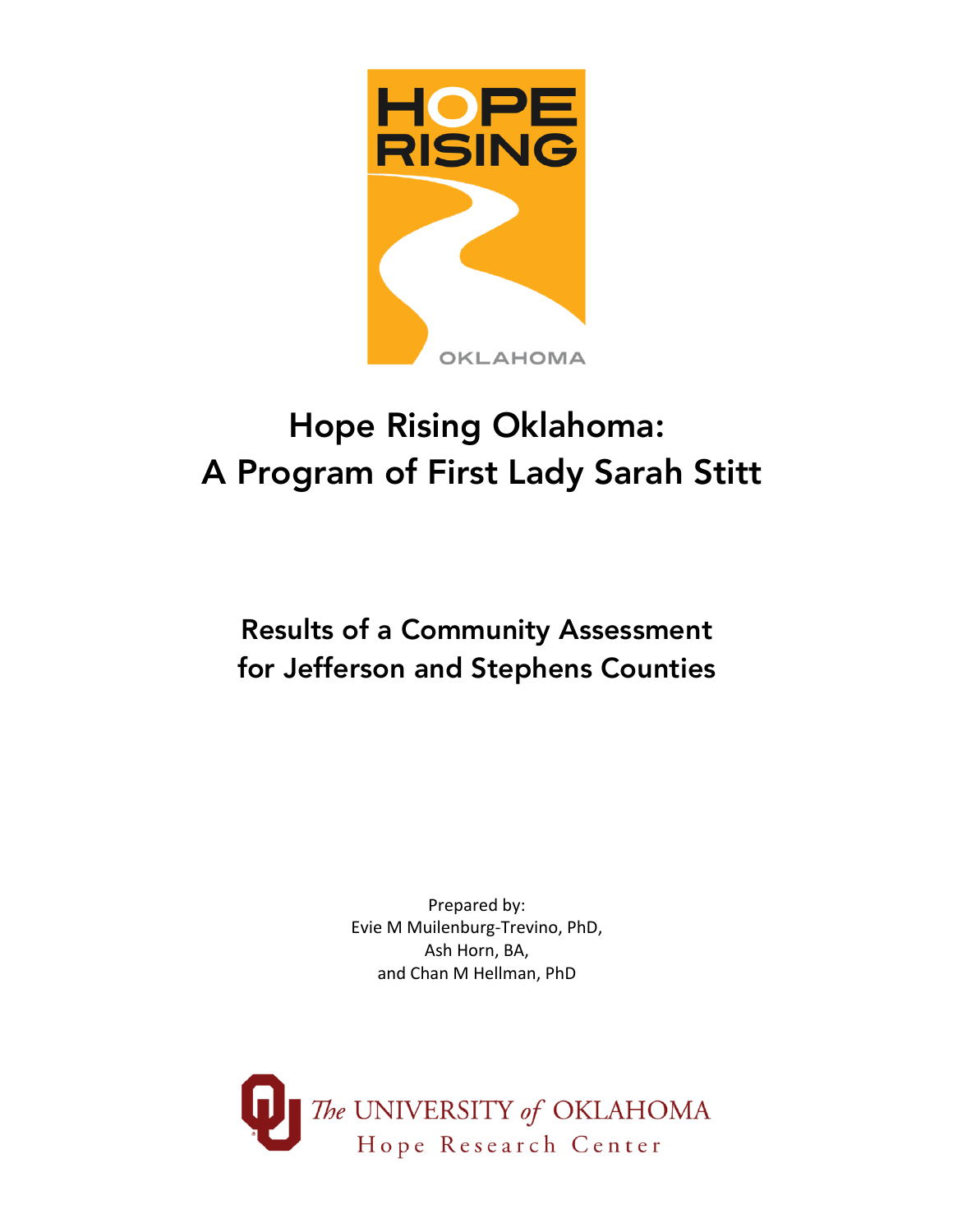#### How Hopeful is the Duncan Community? How Hopeful is the Duncan Community?

#### Introduction: Hope Rising and the Duncan Community

Through an alliance between the Sarah Stitt Hope Foundation and the University of Oklahoma's Hope Research Center, Hope Rising Oklahoma empowers people, families and communities to better their lives through the science of hope. The vision of Hope Rising Oklahoma is for the state to become a beacon of hope to the nation and world.

The Duncan community has joined with Hope Rising Oklahoma to become a hope centered community. Residents of Jefferson and Stephens Counties were invited to complete an anonymous Hope Survey. A total of 900 residents in the Duncan community completed the Hope Survey. Results from this study will be used to develop hope centered strategies to improve the community.

#### Hope Theory

Hope theory is a future-oriented motivational construct that assumes individuals have a desire for goal attainment. Hope is the belief that the future will be better, and you have the power to make it happen (Snyder et al., 1991; Snyder, 2002; Gwinn & Hellman, 2018). It is the essence of goal directed thinking and behavior. Hope has three components: goals, pathways, and agency. A goal is something that a person desires. Pathways and agency work mutually together so that an individual can reach a desired goal. Pathways refers to the mental strategies a person should take to reach a goal. Obstacles may arise, however, and an individual must have alternate routes in order to overcome these barriers. Agency refers to a person's willpower or mental energy to pursue those pathways. This is a continual process until the desired goal is met. Pathways thinking works in conjunction with agentic thinking so

that a person stays motivated despite setbacks. The process is reciprocal and additive. And ultimately, hope produces more hope. A high hope person can identify a desired goal, find specific strategies for goal attainment, and have the mental energy to pursue pathways toward the goal.



Hopeful people are more likely to flourish. They can identify viable pathways and maintain motivation toward their goals. Hopeful people are better able to cope with stress, have increased physical and psychological health, and have healthier interpersonal relationships (Cheavens et al., 2005; Roesch et al., 2010; Rand & Cheavens, 2012).

#### Collective Hope

Collective hope is a belief in the community to set a common vision, generate pathways to that vision and focus collective willpower to pursue that vision. Research has demonstrated a strong association with social action, team cohesion, communication, and trust in leadership (Schaefer & Hellman, 2017).

#### Purpose of Report

The purpose of this report is to present the community hope assessment findings for the Duncan community. The goal is to understand, "How hopeful is Duncan" as leaders take steps to make Jefferson and Stephens counties a hopeful community. Results are presented in graphs and tables.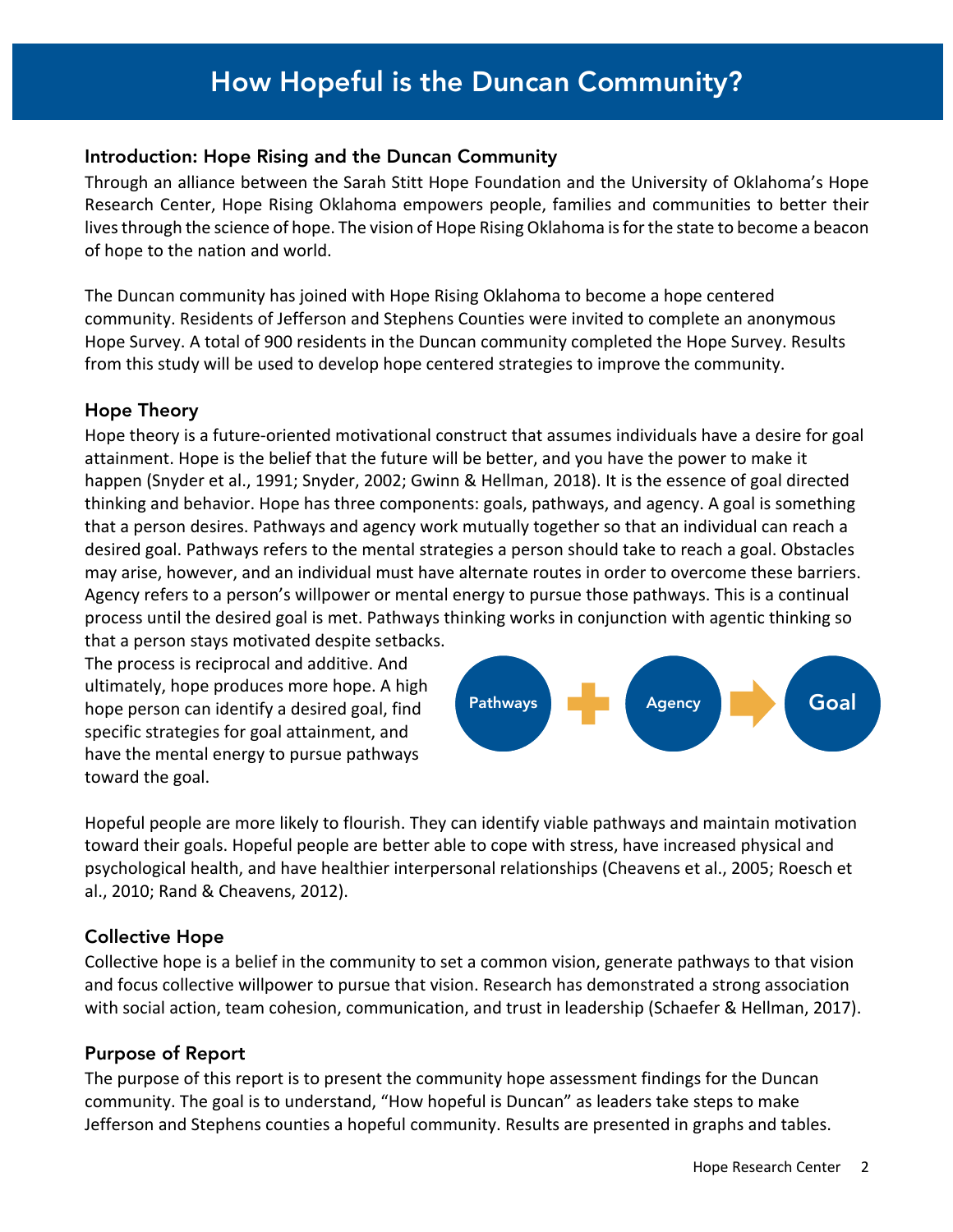## **Demographics**

The following demographics were collected as part of the Hope Rising Survey: age, gender, educational background, race, number of children in household, household income, and zip code. A total of 900 participants completed the survey.





## Education



**Percent of Responses**

Race



**Percent of Responses**

## Number of Children



## Household Income

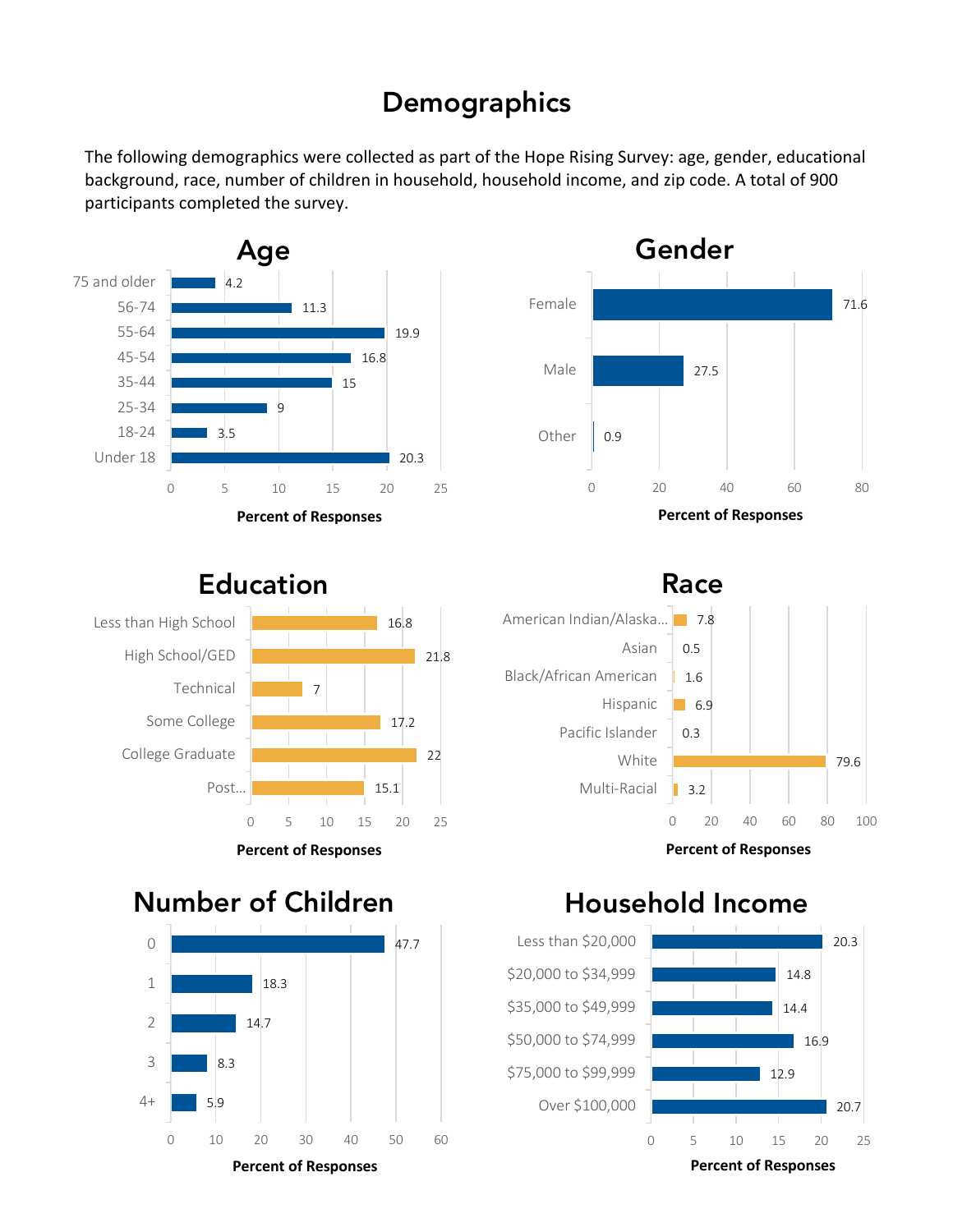## Respondents by Zip Code



The graph above shows the number of respondents by zip code. A total of 774 respondents reside in the following seven zip codes: 73055, 73456, 73529, 73533, 73565, 73569, and 73573.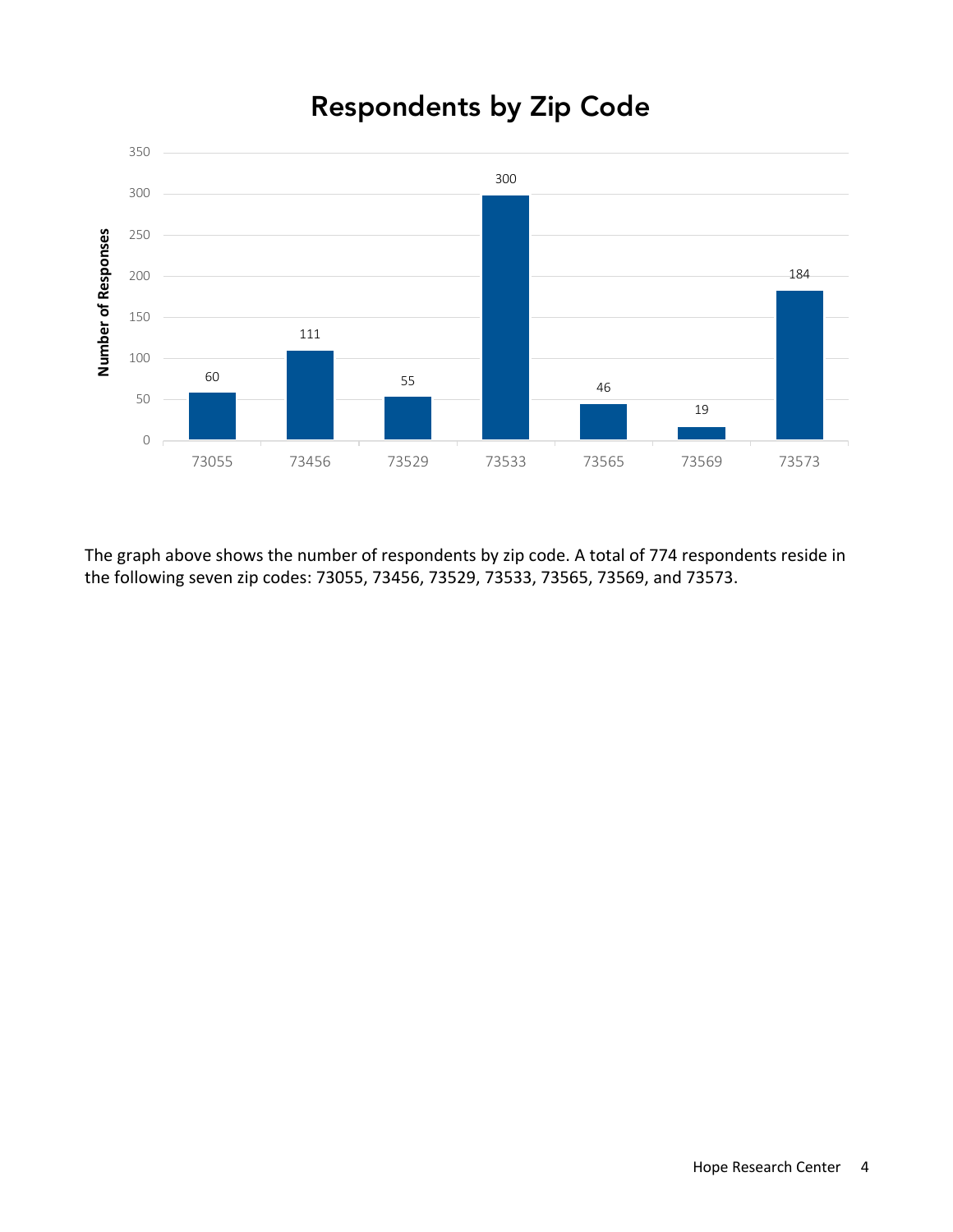## Duncan Community Hope

Hope scores by category are presented below for the Duncan Community.



## Hope Category

Of all respondents (N=867), the vast majority have moderate hope (52.4%) and high hope (37.8%). A total of 9.3% have slight hope and 0.5% have no/low hope. The graph below illustrates average hope scores for each zip code. The overall average hope score is considered moderate hope (m=51.56).

Hope is the belief that the future will be better than today, and you have the power to make it so.



## Average Hope by Zip Code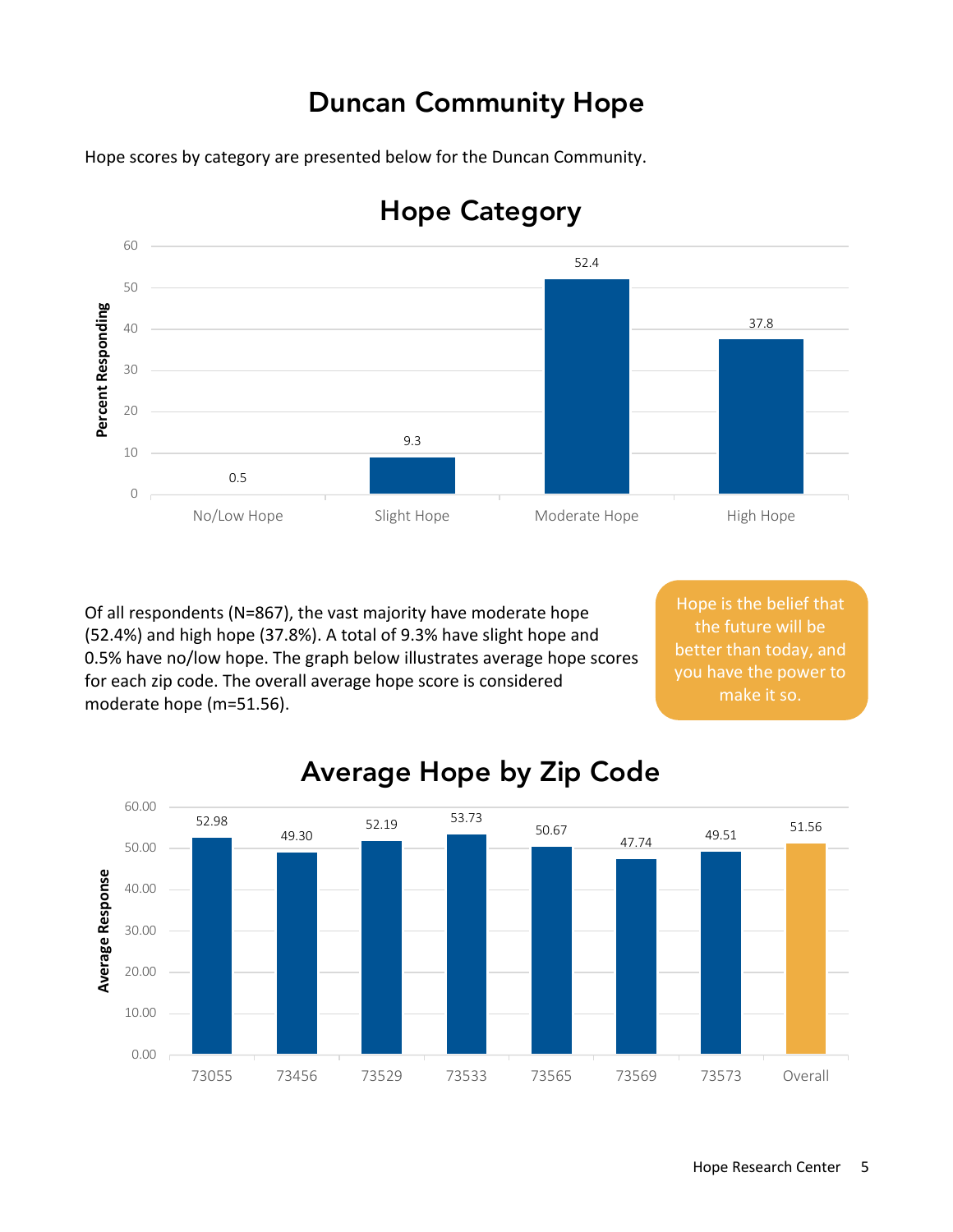## Duncan Community Collective Hope

Collective Hope scores by category are presented below for the Duncan Community.



### Collective Hope

Of all respondents (N=862), the majority have high collective hope (73.7%). A total of 12.8% have low collective hope and 13.6% have moderate collective hope. The graph below illustrates average collective hope scores for each zip code. The overall average collective hope score is considered high collective hope (m=25.94).

Collective Hope is having a shared vision of the future (goals) and collective agreement on strategies (pathways) to pursue that vision in addition to a unified focus (willpower).



## Average Collective Hope by Zip Code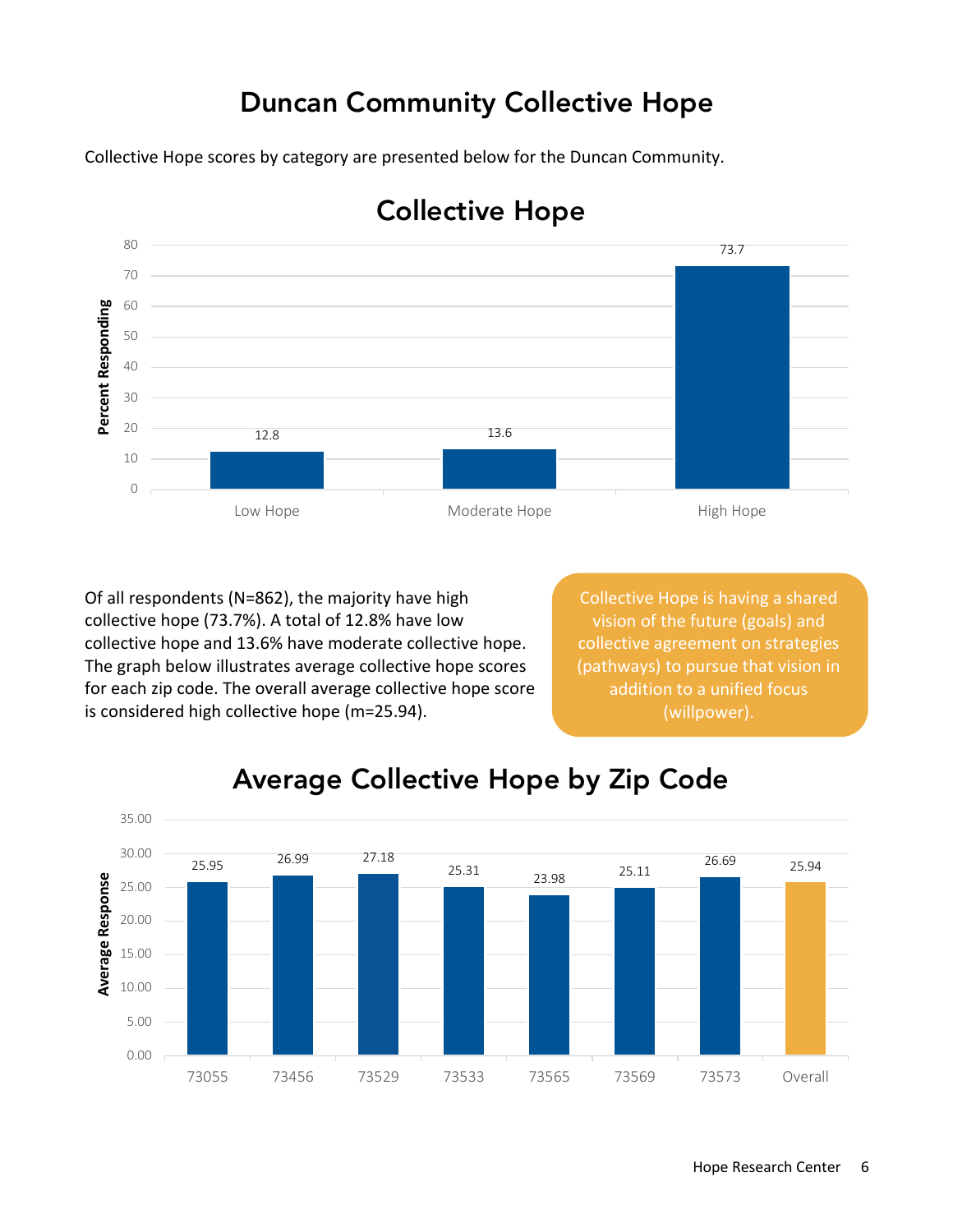## Duncan Community Happiness

Happiness scores by frequency are presented below for the Duncan Community.



## Happiness

Of all respondents (N=851), 24.4% responded Very Happy, 34.2% responded Happy and 21.7% responded Moderate. The graph below illustrates average happiness scores for each zip code. The overall average happiness score is considered Happy (m=5.53).

Happiness was measured with the statement: In general, I consider myself (1) not a happy person to (7) a very happy person.



## Average Happiness by Zip Code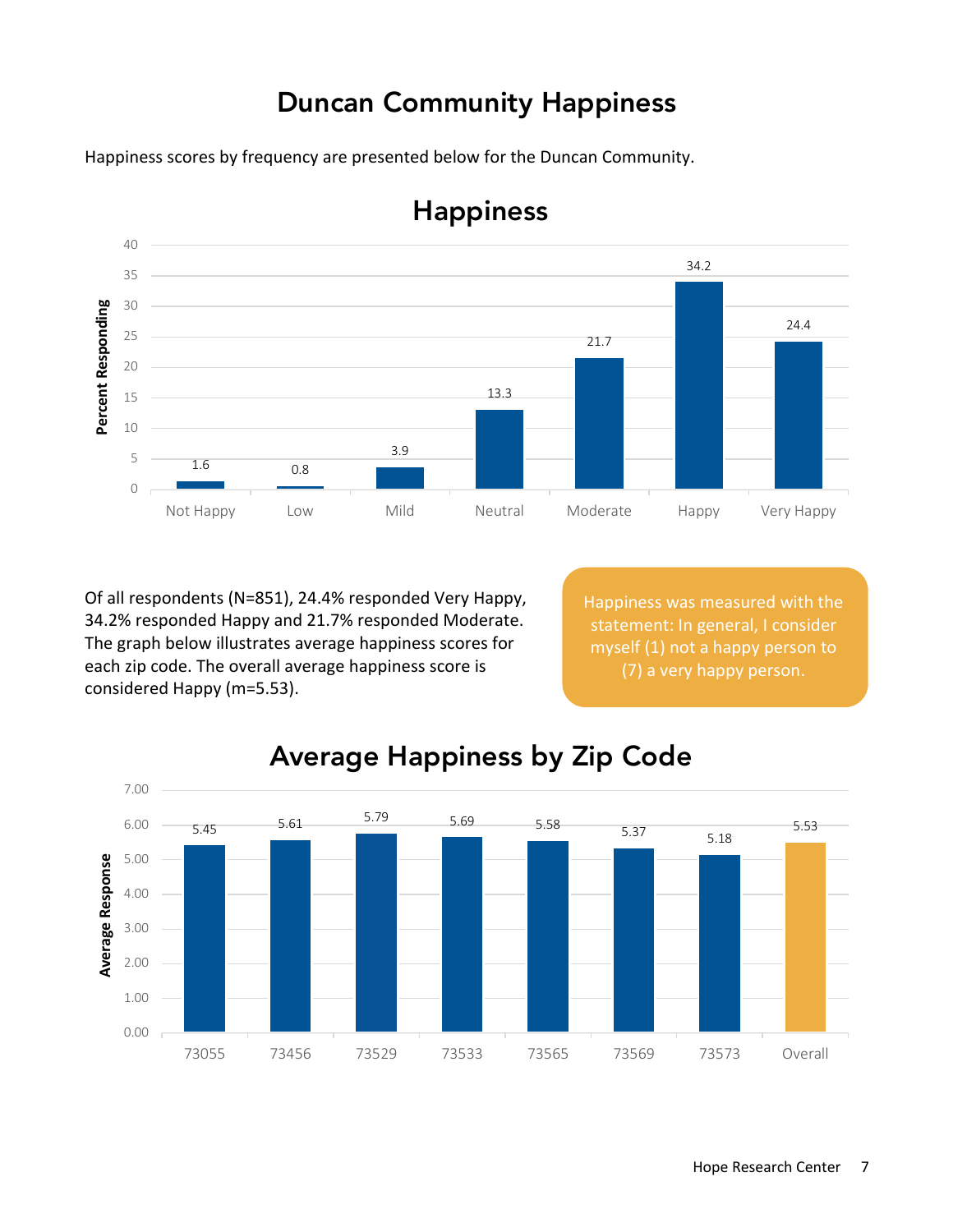## Duncan Community Life Satisfaction

Life Satisfaction scores by frequency are presented below for the Duncan Community.



## Life Satisfaction

Of all respondents (N=882), regarding life satisfaction, 8.8% responded Best Life (10), 15.4% responded 9 and 25.5% responded 8. The graph below illustrates average happiness scores for each zip code. The overall average happiness score for Duncan is 7.06.

Life Satisfaction was measured with the following item: Imagine a ladder with steps numbered from zero (worst life) to ten (best life). Where would you put yourself?



## Average Life Satifaction by Zip Code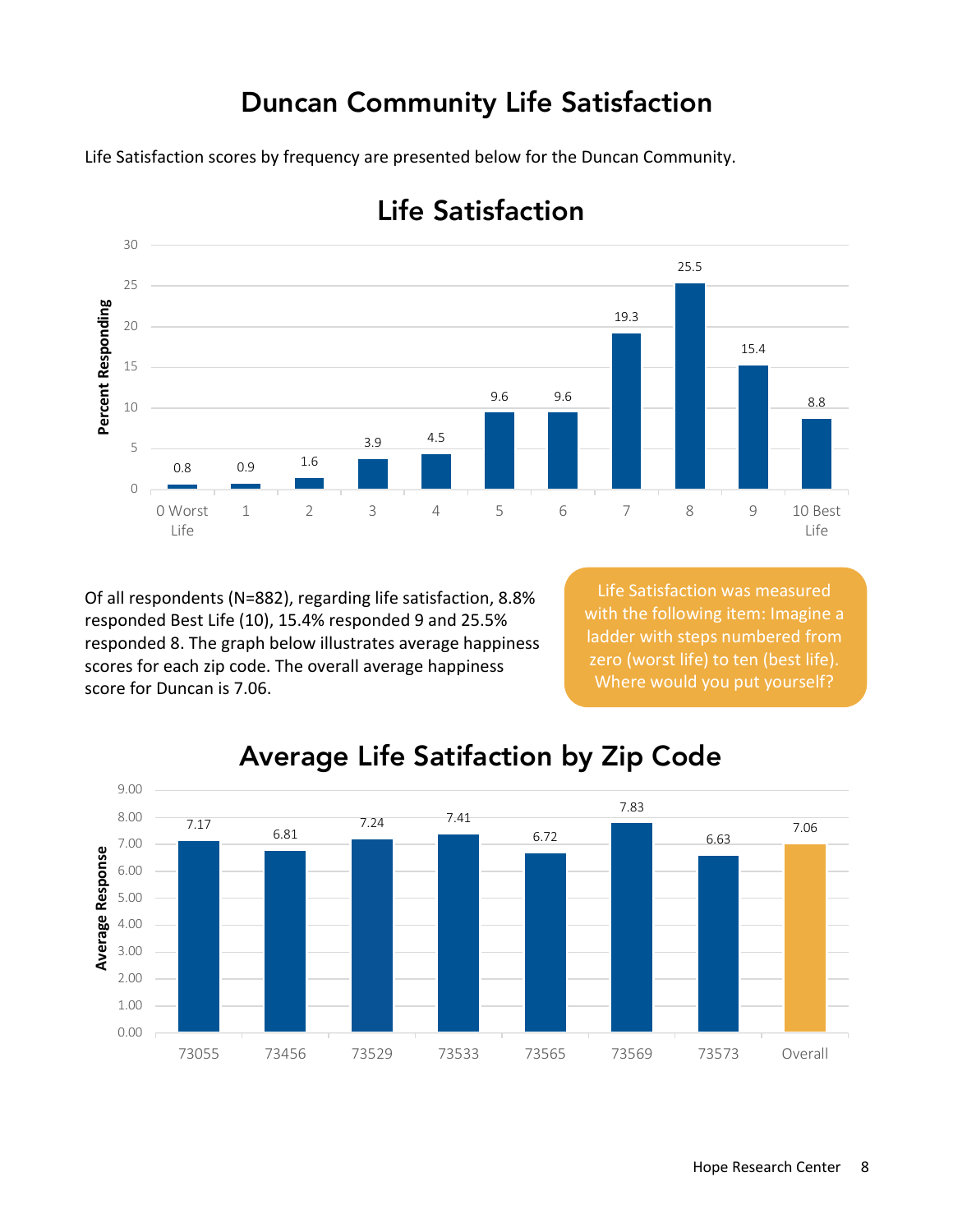## Social Connectedness

A series of social connectedness items were presented. Responses are illustrated below.



I know how to access social and community resources when I need



**Percent Responding**

Duncan is a hopeful place.



I trust my community leaders to do the right thing.

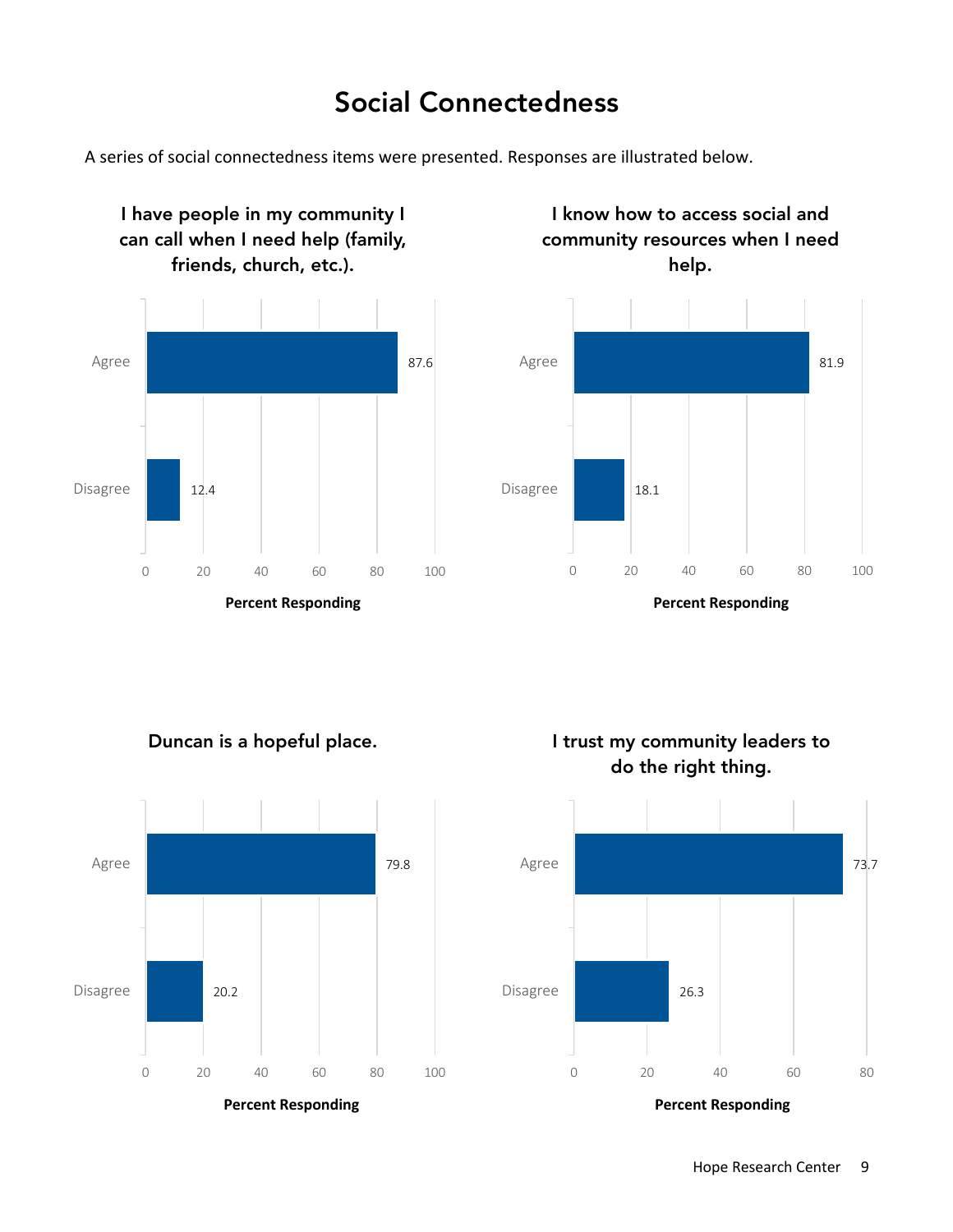## Duncan Community Access to Transportation

Access to Transportation scores by frequency are presented below for the Duncan Community.



Access to Transportation

Of all respondents (N=882), 47.1% have excellent access to transportation and 33% have good access to transportation. A total of 12.5% have fair access and 7.5% have poor access. The graph below illustrates average access to transportation scores for each zip code. The overall average access to transportation score for Duncan is considered good (m=3.20).



### Average Access to Transportation by Zip Code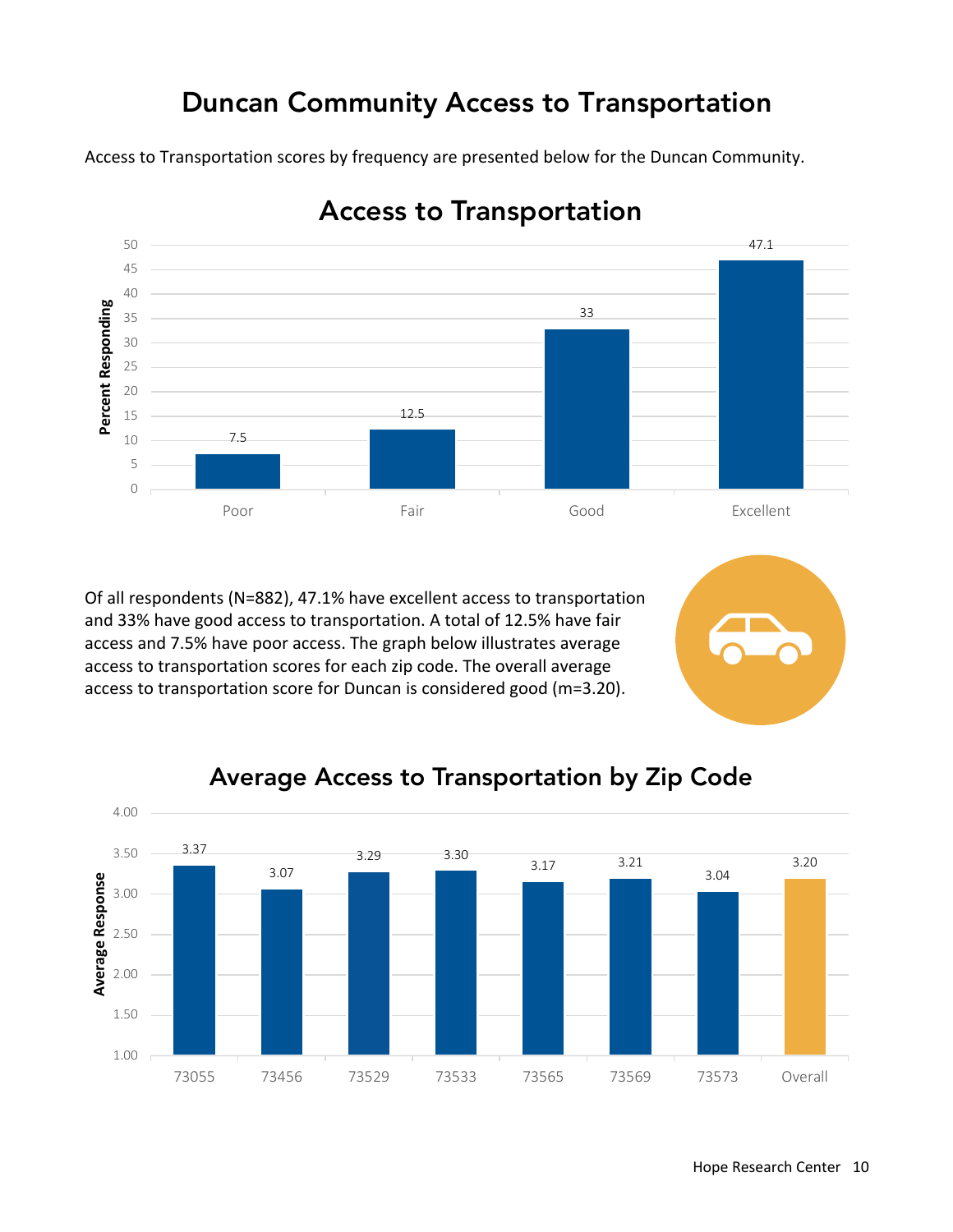## Duncan Community Ability to Obtain Nutritious Food

Ability to obtain nutritious food scores by frequency are presented below for the Duncan Community.



## Ability to Obtain Nutritious Food

Of all respondents (N=882), 43.2% have an excellent ability to obtain nutritious food and 38.2% have a good ability to obtain nutritious food. A total of 14.4% have a fair ability and 4.2% have a poor ability. The graph below illustrates average ability to obtain nutritious food scores for each zip code. The overall average ability to obtain nutritious food score for Duncan is considered good (m=3.20).

### Average Ability to Obtain Nutritious Food by Zip Code

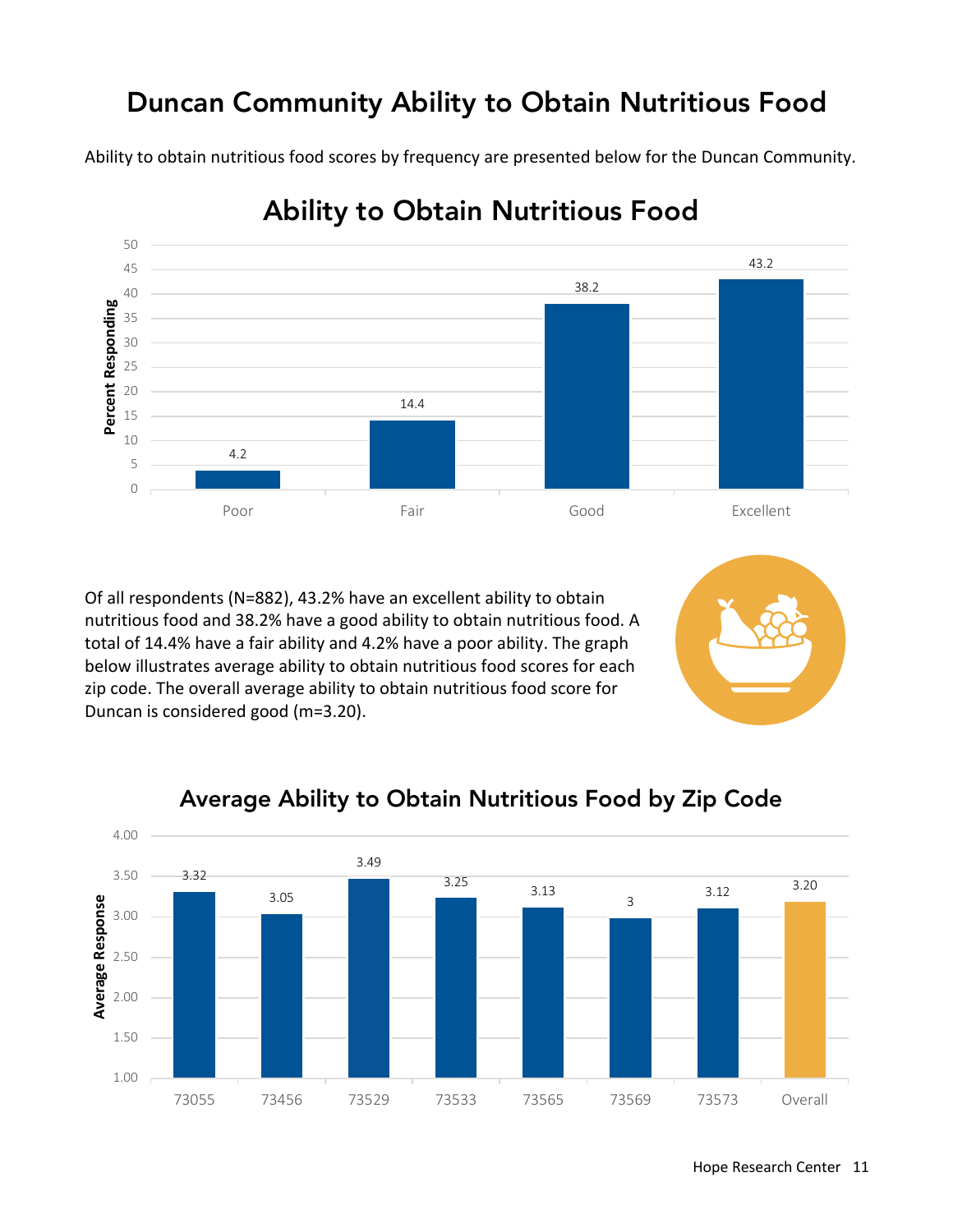## Duncan Community Access to Clean/Safe Water

Access to clean/safe water scores by frequency are presented below for the Duncan Community.



## Access to Clean/Safe Water

Of all respondents (N=883), 40.5% have excellent access to clean/safe water and 34.5% have good access to clean/safe water. A total of 16.5% have fair access and 8.4% have poor access. The graph below illustrates average access to clean/safe water for each zip code. The overall average access to clean/safe water score for Duncan is considered good (m=3.07).

### Average Access to Clean/Safe Water by Zip Code

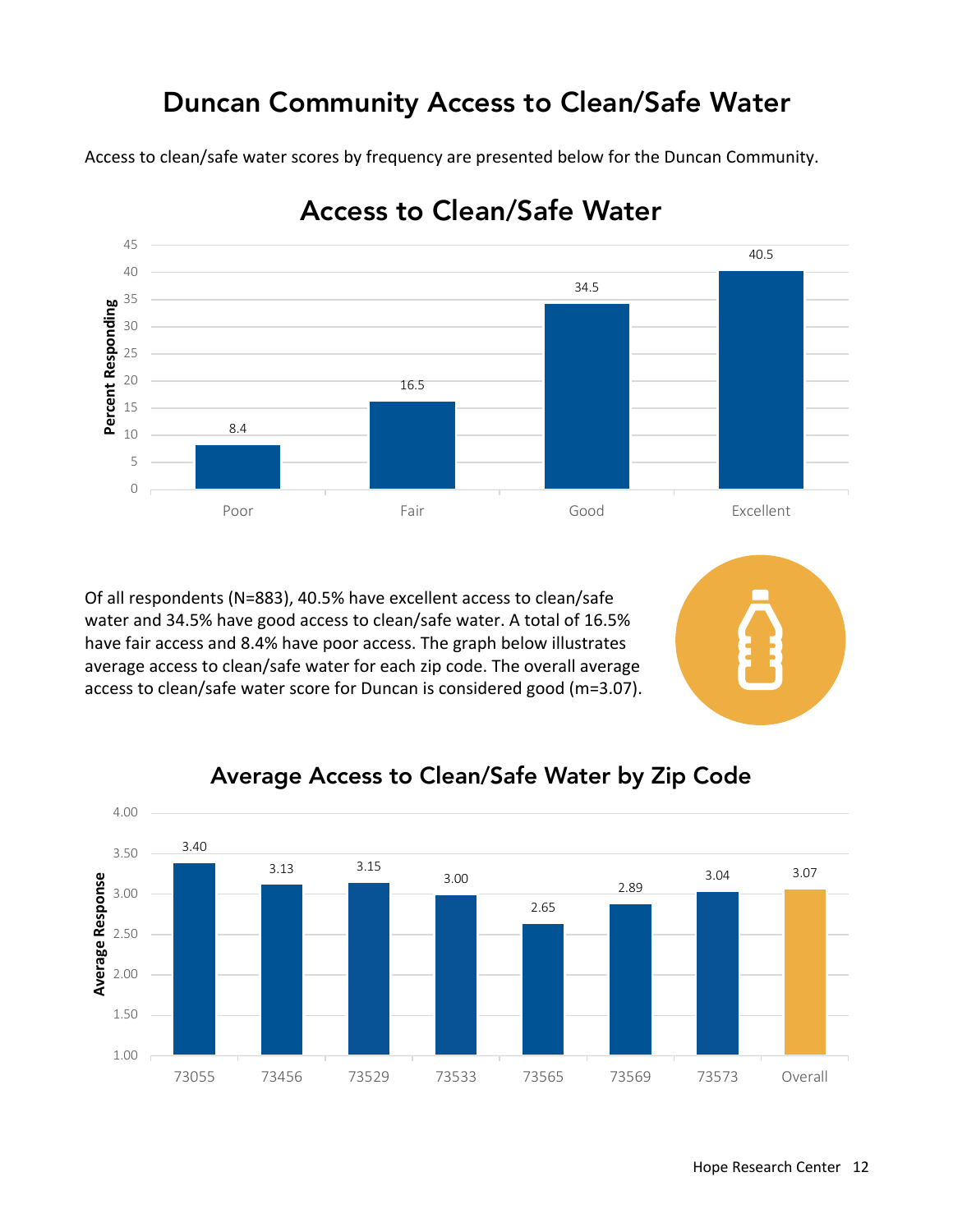## Duncan Community Neighborhood Safety

Neighborhood safety scores by frequency are presented below for the Duncan Community.



## Neighborhood Safety

Of all respondents (N=881), 33.4% have excellent neighborhood safety and 49.3% have good neighborhood safety. A total of 14.3% have fair neighborhood safety and 3.1% have poor neighborhood safety. The graph below illustrates average neighborhood safety for each zip code. The overall average neighborhood safety score is considered good (m=3.13).



### Average Neighborhood Safety by Zip Code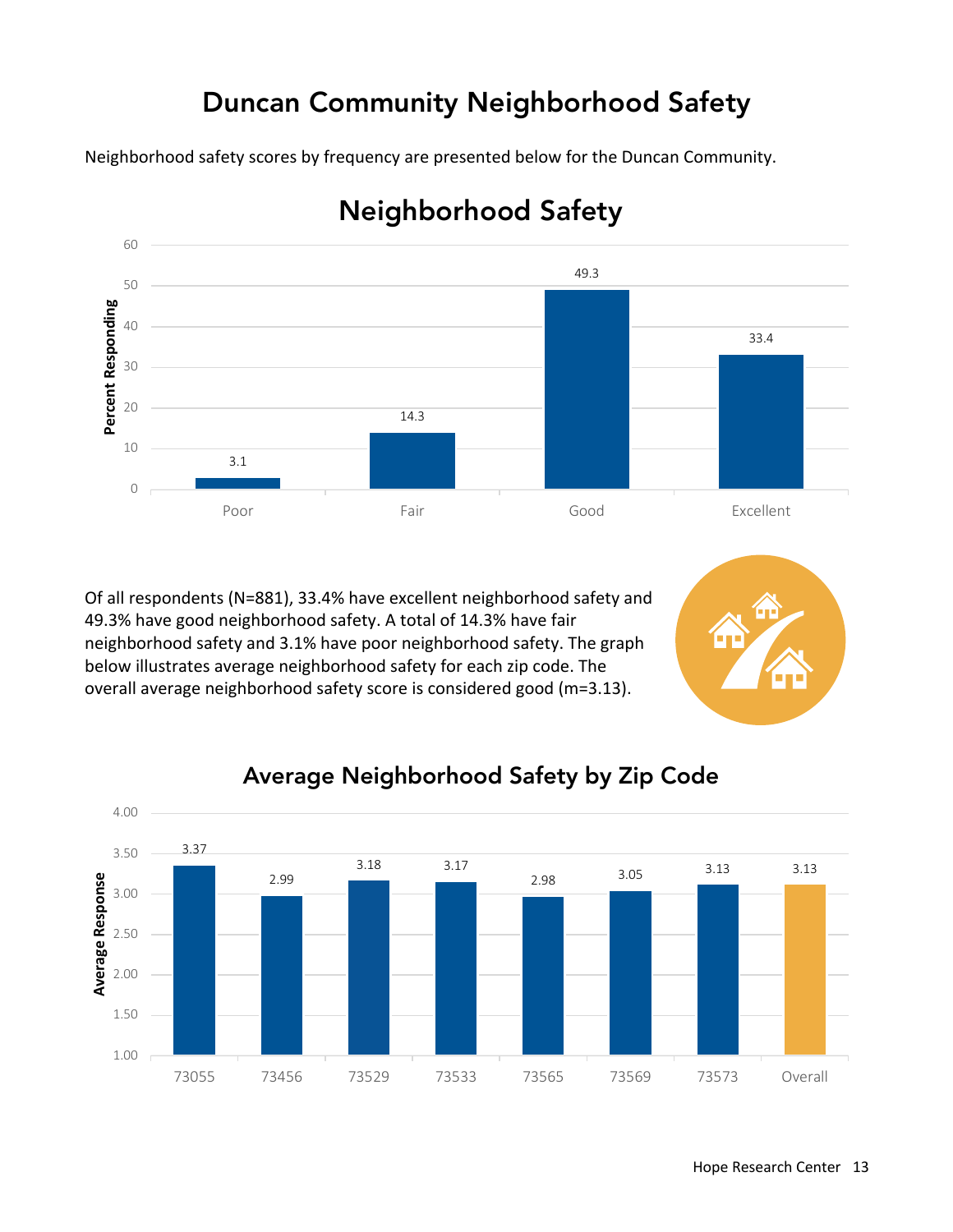## Duncan Community Housing Affordability

Housing affordability scores by frequency are presented below for the Duncan Community.



## Housing Affordability

Of all respondents (N=881), 31.1% have excellent housing affordability and 48% have good housing affordability. A total of 17.5% have fair housing affordability and 3.4% have poor housing affordability. The graph below illustrates average housing affordability for each zip code. The overall average housing affordability score for Duncan is considered good (m=3.07).

### Average Housing Affordability by Zip Code

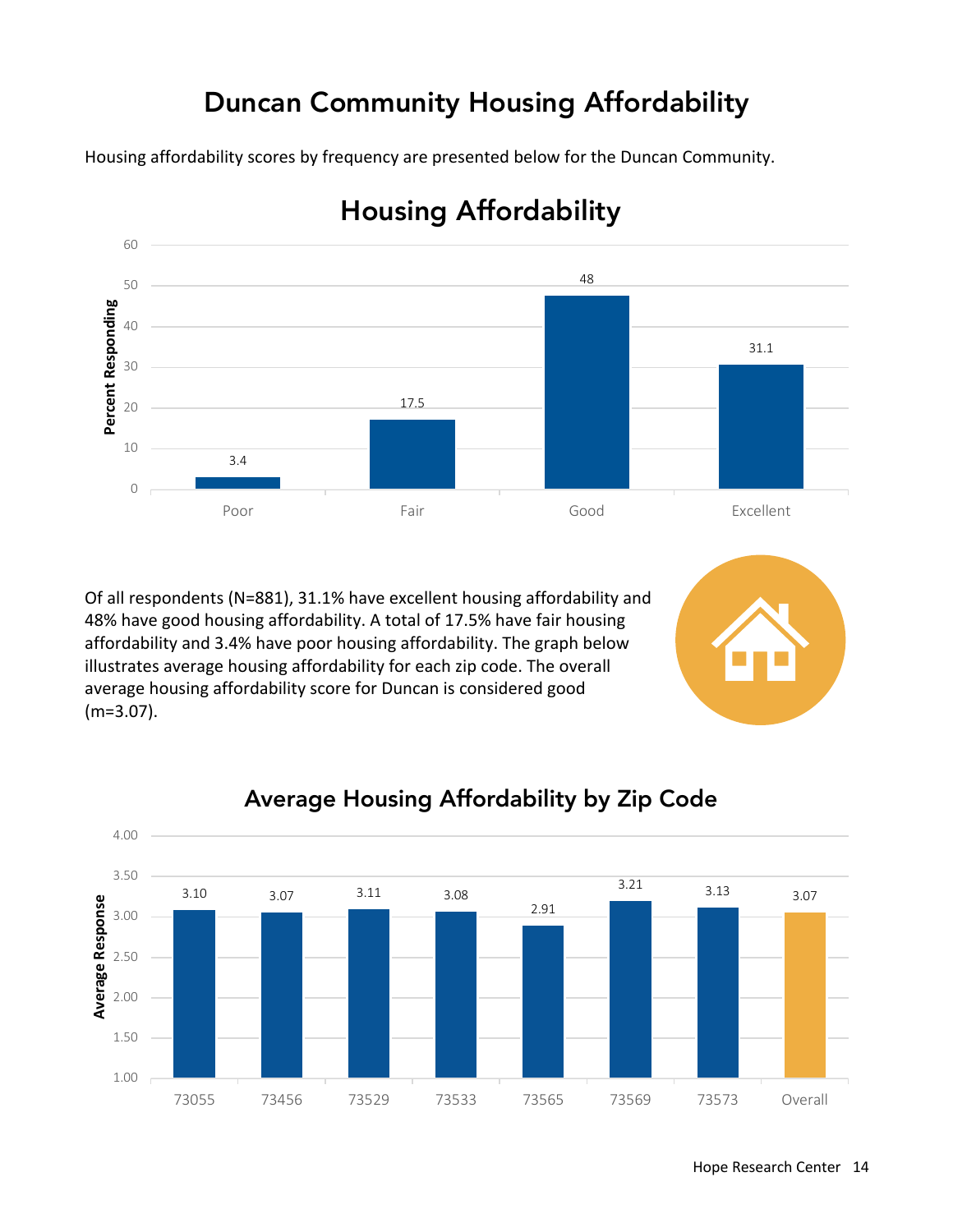## Duncan Community Neighborhood Walking Conditions



Neighborhood walking conditions scores by frequency are presented below for the Duncan Community.

## Neighborhood Walking Conditions

Of all respondents (N=881), 25.4% have excellent neighborhood walking conditions and 40.5% have good neighborhood walking conditions. A total of 21.3% have fair neighborhood walking conditions and 12.7% have poor neighborhood walking conditions. The graph below illustrates average neighborhood walking conditions for each zip code. The overall average housing affordability score for Duncan is considered good (m=2.79).



#### Average Neighborhood Walking Conditions by Zip Code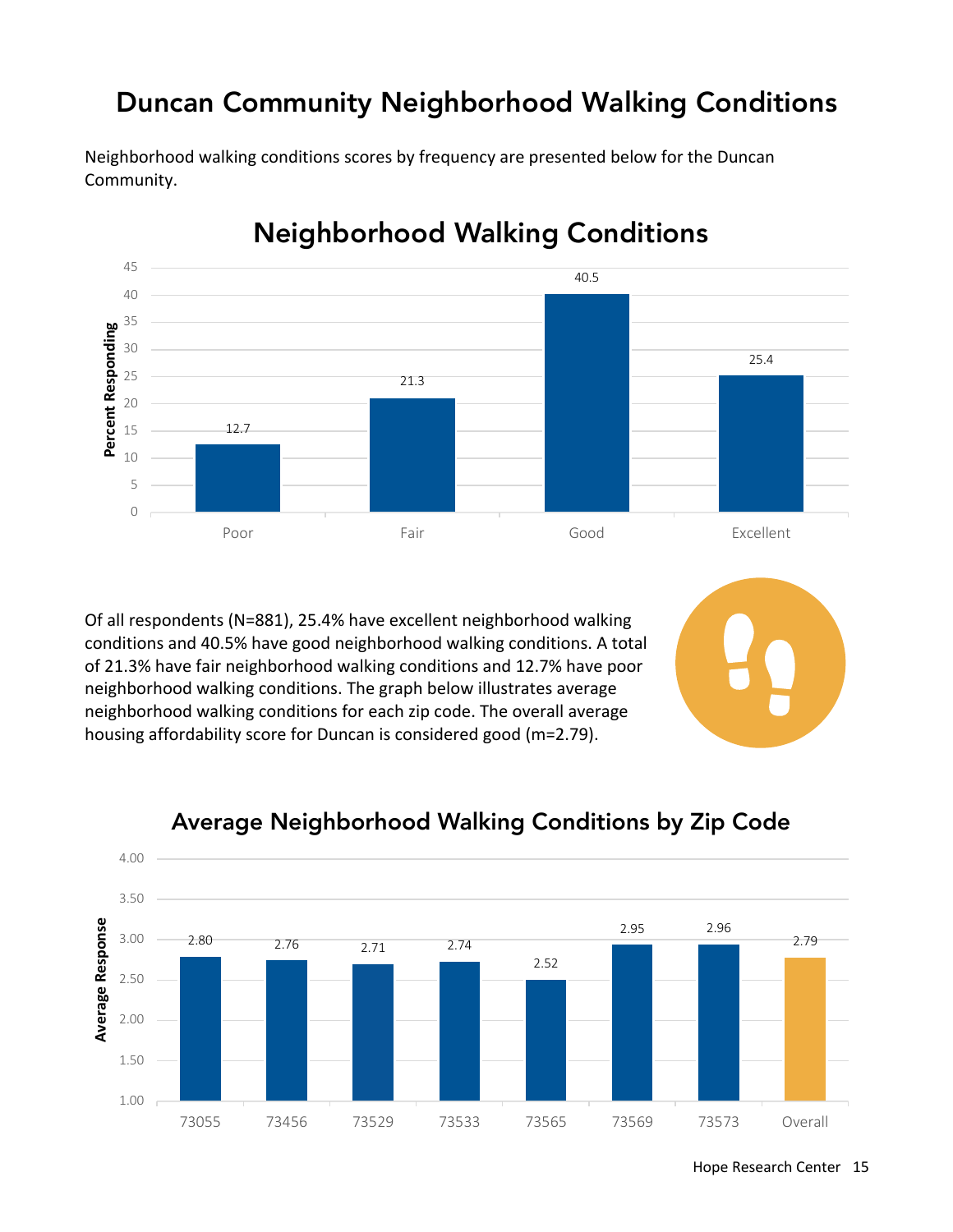## Duncan Community Access to Healthcare

Access to healthcare scores by frequency are presented below for the Duncan Community.



### Access to Healthcare

Of all respondents (N=882), 35.4% have excellent access to healthcare and 44.1% have good access to healthcare. A total of 14.3% have fair access and 6.2% have poor access. The graph below illustrates average access to healthcare for each zip code. The overall average access to healthcare score for Duncan is considered good (m=3.09).

#### Average Access to Healthcare by Zip Code

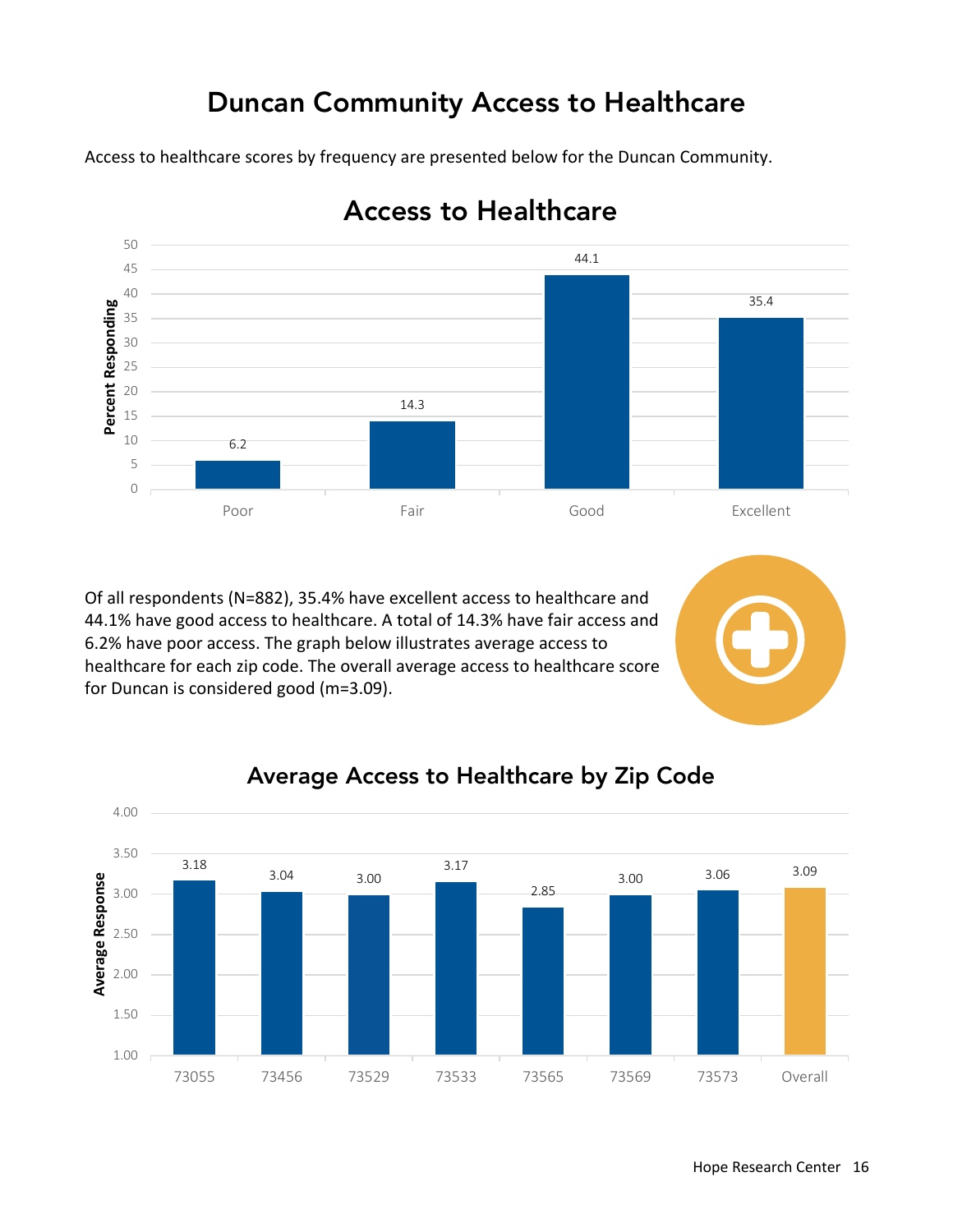## Duncan Community Ability to Manage Finances

Ability to obtain manage finances scores by frequency are presented below for the Duncan Community.



Ability to Manage Finances

Of all respondents (N=881), 30.2% have excellent ability to manage finances and 50.3% have good ability to manage finances. A total of 16.5% have fair ability and 3.1% have poor ability. The graph below illustrates average ability to manage finances scores for each zip code. The overall average ability to manage finances score is considered good (m=3.08).

#### Average Ability to Manage Finances by Zip Code

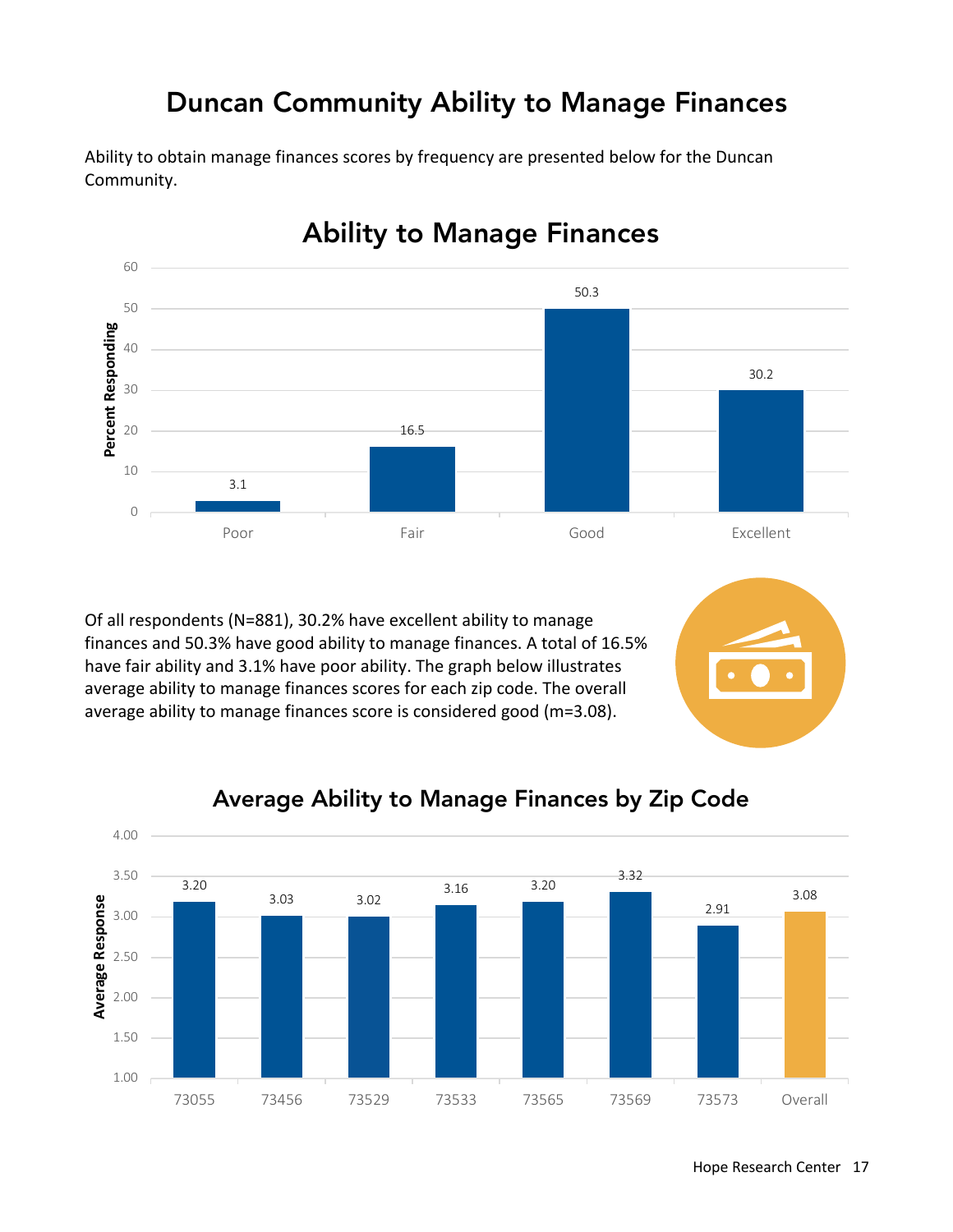## Duncan Community Educational Opportunities

Educational opportunities scores by frequency are presented below for the Duncan Community.



## Educational Opportunities

Of all respondents (N=881), 21.7% indicated strongly agree and 54.1% indicated agree that they have educational opportunities in Duncan beyond high school or GED. A total of 17.4% indicated disagree and 6.8% indicated strongly disagree. The graph below illustrates average educational opportunities scores for each zip code. The overall average educational opportunities score for Duncan is considered good (m=2.91).

### Average Educational Opportunities by Zip Code

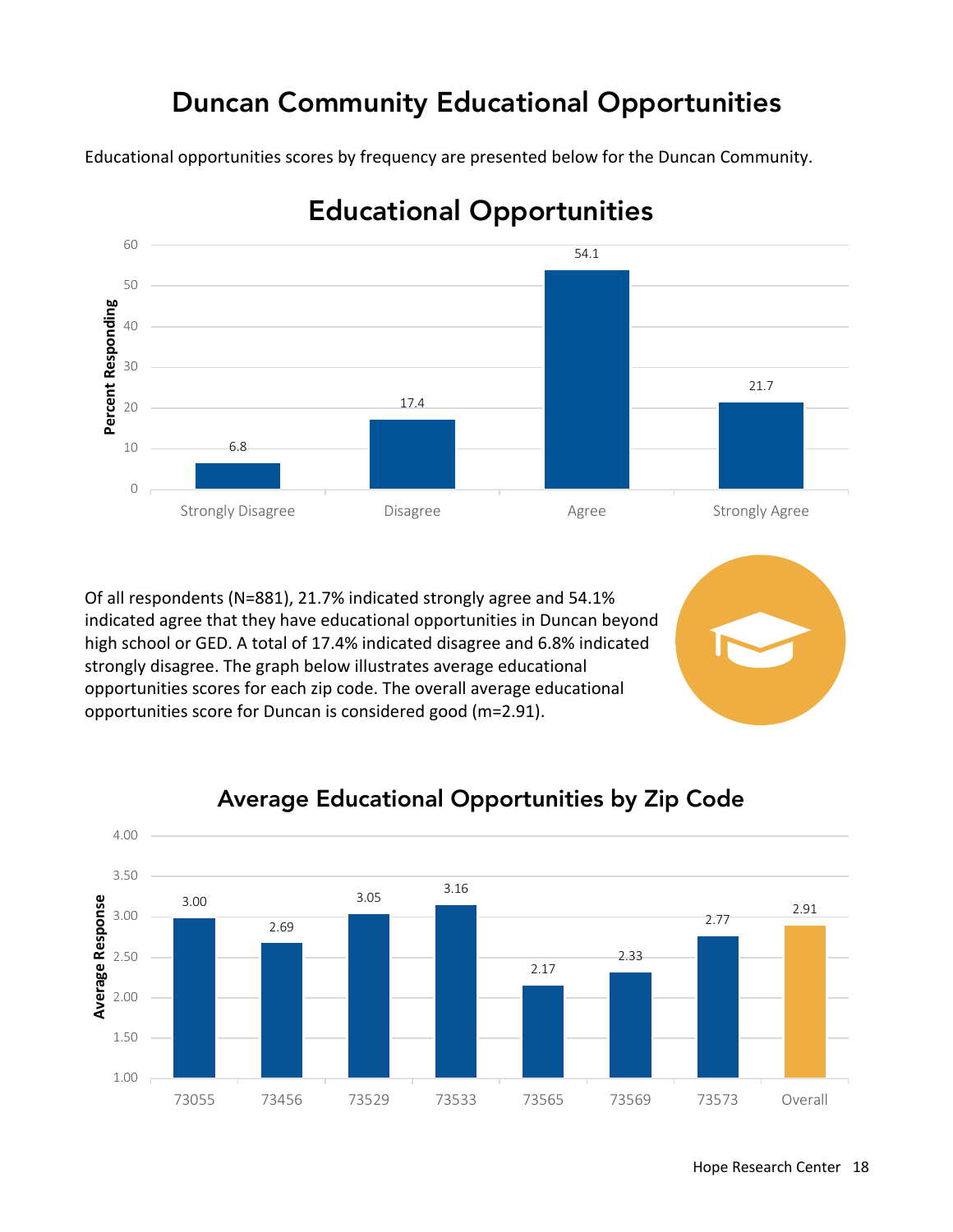## Duncan Community Hope and Key Variables

In order to understand how hope differs across key variables, a series of ANOVAs were computed to examine group differences. Hope was examined by gender, age, education, and household income.



## Hope by Gender

An Analysis of Variance was computed to examine differences in average scores between gender. Findings were not statistically significant [F(1,859)=.636, *p* > .05]. This means that hope did not differ based on gender.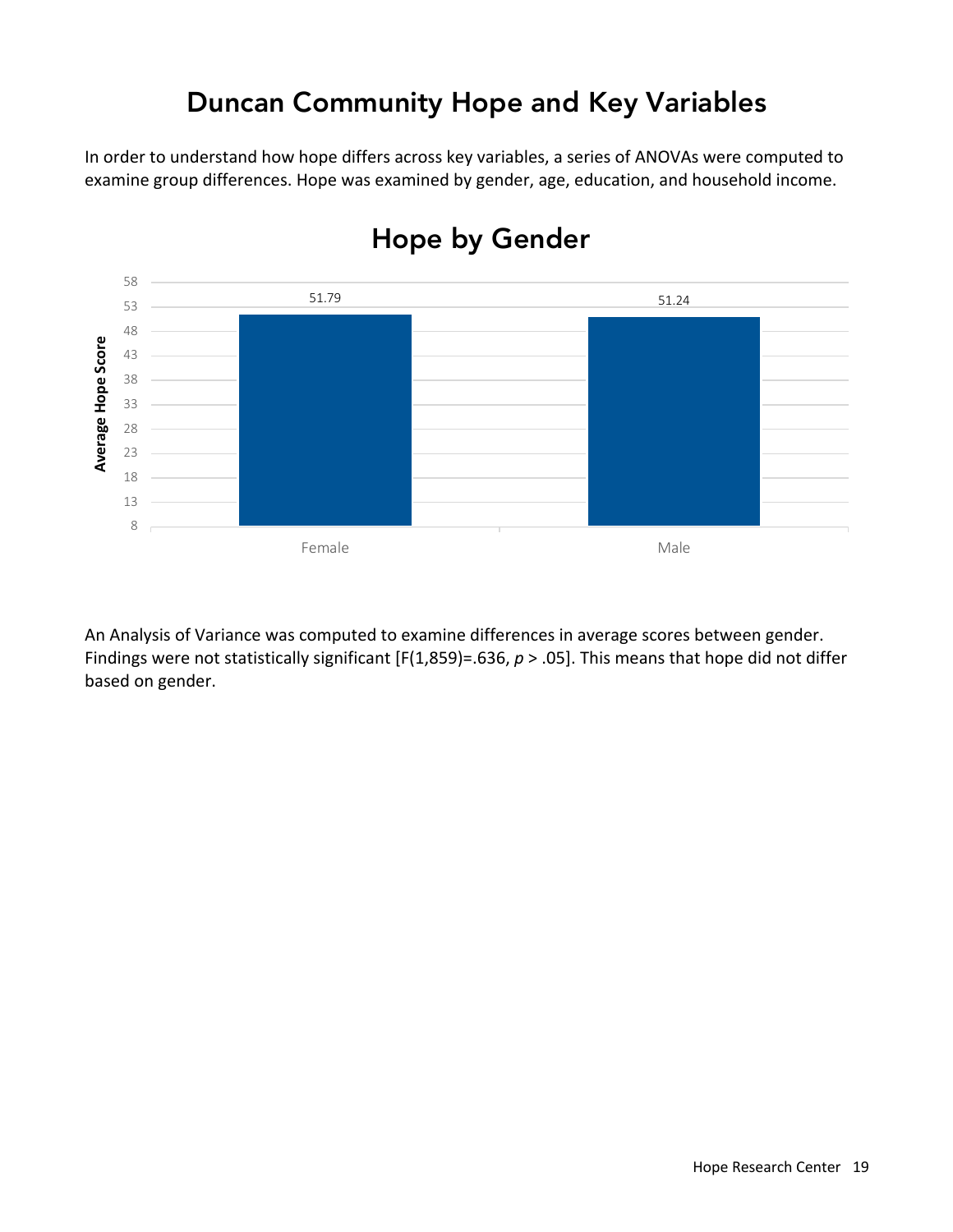

An Analysis of Variance was computed to examine differences in average scores between age categories. Findings were statistically significant [F(7,849)=7.971, *p* < .001]. This means that hope differed based on category of age.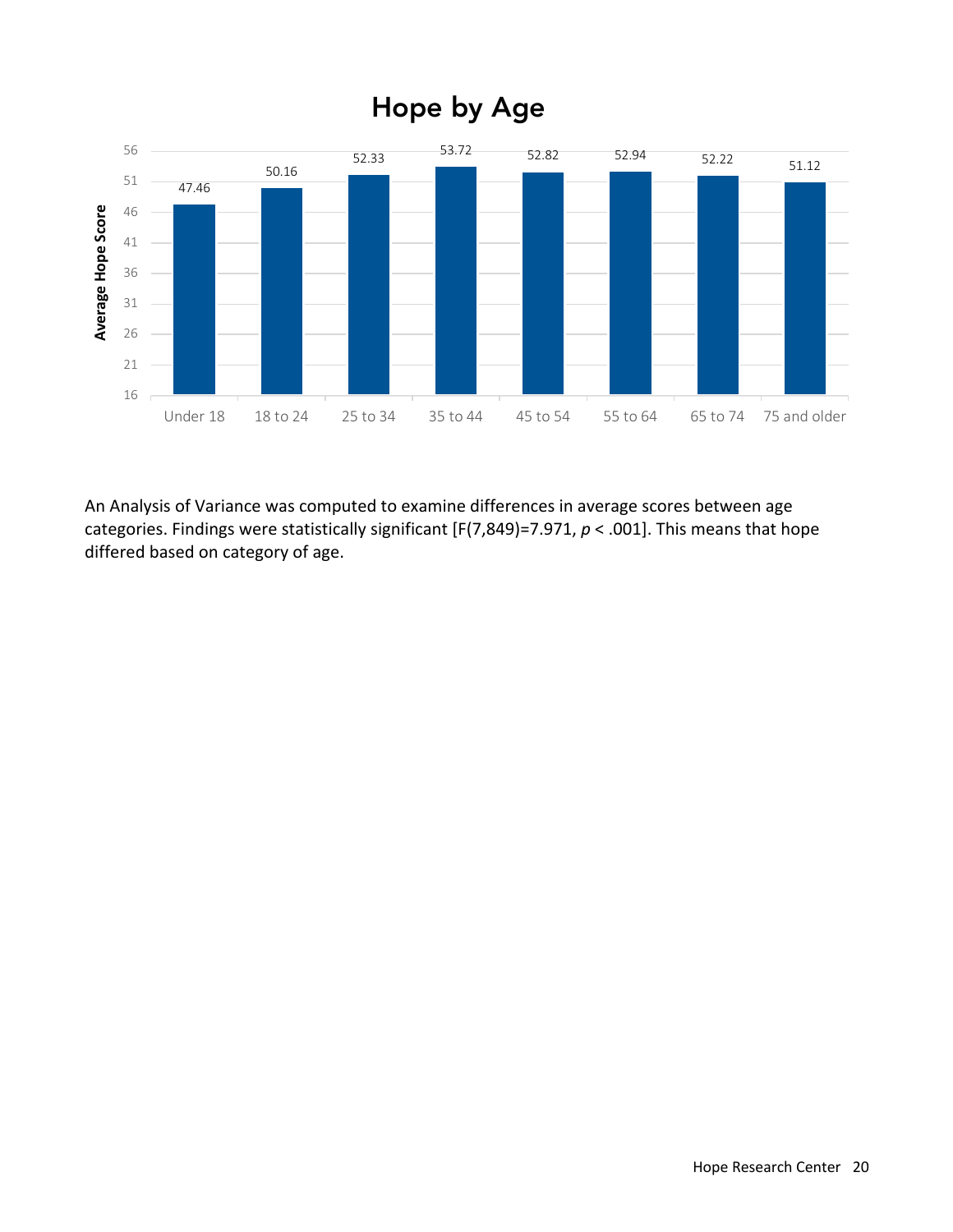

## Hope by Education

An Analysis of Variance was computed to examine differences in average scores between education categories. Findings were statistically significant [F(5,855)=20.543, *p* < .001]. This means that hope differed based on level of education. Levels of hope increased as education level increased.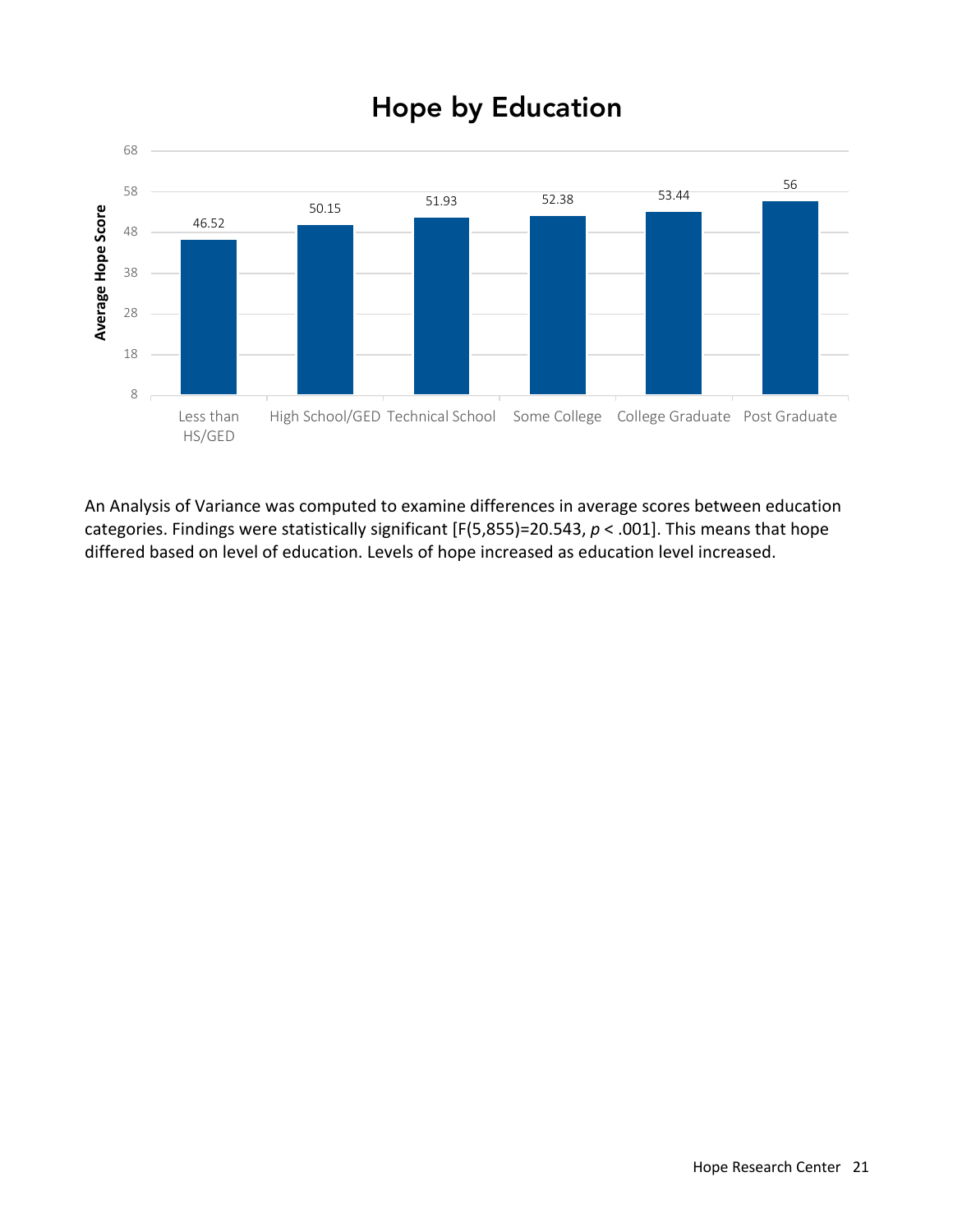

## Hope by Household Income

An Analysis of Variance was computed to examine differences in average scores between household income categories. Findings were statistically significant [F(5,821)=20.111, *p* < .001]. This means that hope differed based on household income. Levels of hope increased as household income increased.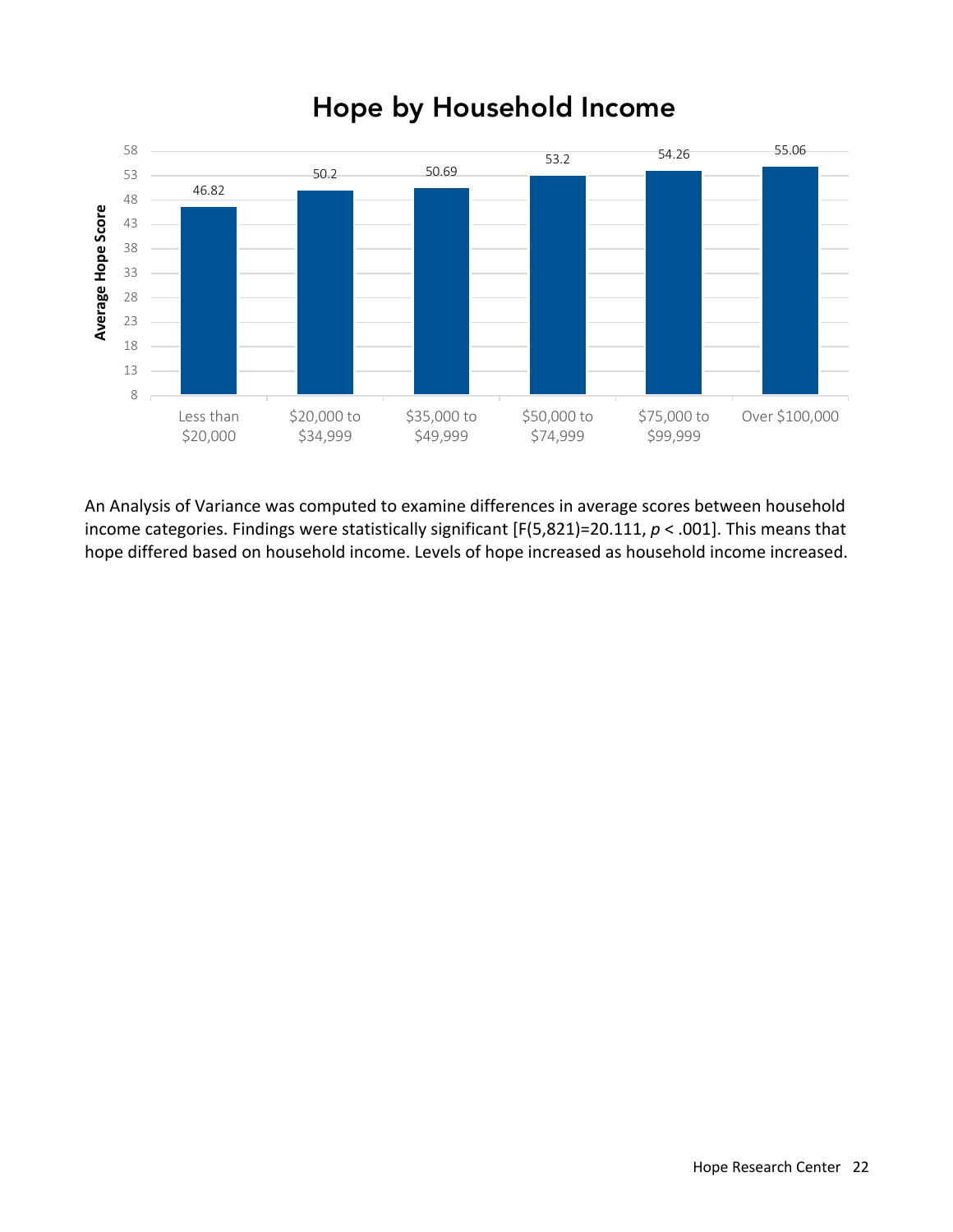### Relationships with Hope and Collective Hope

Table 1

| <b>Survey Item</b>                                                                        | Hope      | <b>Collective Hope</b> |
|-------------------------------------------------------------------------------------------|-----------|------------------------|
| Happiness                                                                                 | $.486**$  | $.273**$               |
| Life Satisfaction                                                                         | $.492**$  | $.241**$               |
| I have people in my community I can call when I need help (family, friends, church, etc.) | $.349**$  | $.351***$              |
| I know how to access social and community resources when I need help                      | $.382**$  | $.359***$              |
| Duncan is a hopeful place                                                                 | $.305***$ | $.570**$               |
| I trust my community leaders to do the right thing                                        | $.229**$  | $.587**$               |
| How would you rate your access to transportation                                          | $.289**$  | $.205***$              |
| How would you rate your ability to obtain nutritious food                                 | $.311***$ | $.222**$               |
| How would you rate your access to clean/safe water                                        | $.216***$ | $.253***$              |
| How would you rate safety in your neighborhood                                            | $.301**$  | $.265***$              |
| How would you rate the affordability of your housing                                      | $.237**$  | $.218***$              |
| How would you rate the walking conditions of your neighborhood                            | $.140**$  | $.259***$              |
| How would you rate your access to health care                                             | $.245***$ | $.276***$              |
| How would you rate your ability to manage your finances                                   | $.380**$  | $.116**$               |
| There are adequate educational opportunities in Duncan beyond high school or GED          | $.212**$  | $.194***$              |

\*\*Note: the correlation is statistically significant p<.01

#### Correlations with Hope and Collective Hope

A correlation demonstrates the relationship between two variables. Both the size and direction of the value is important. The size or strength of the correlation is based on Cohen's effect size heuristic (Cohen, 1992). A value of .10 or higher is considered small, while a value of .30 is considered moderate and a value of .50 is considered strong. Concerning the direction, a positive correlation denotes that higher scores on one variable coincide with higher scores on the other variable. A negative correlation means that higher scores on one variable coincide with lower scores on the other variable. For example, the correlation between hope and life satisfaction (r=.492) is strong and positive. As hope increases, life satisfaction scores increase.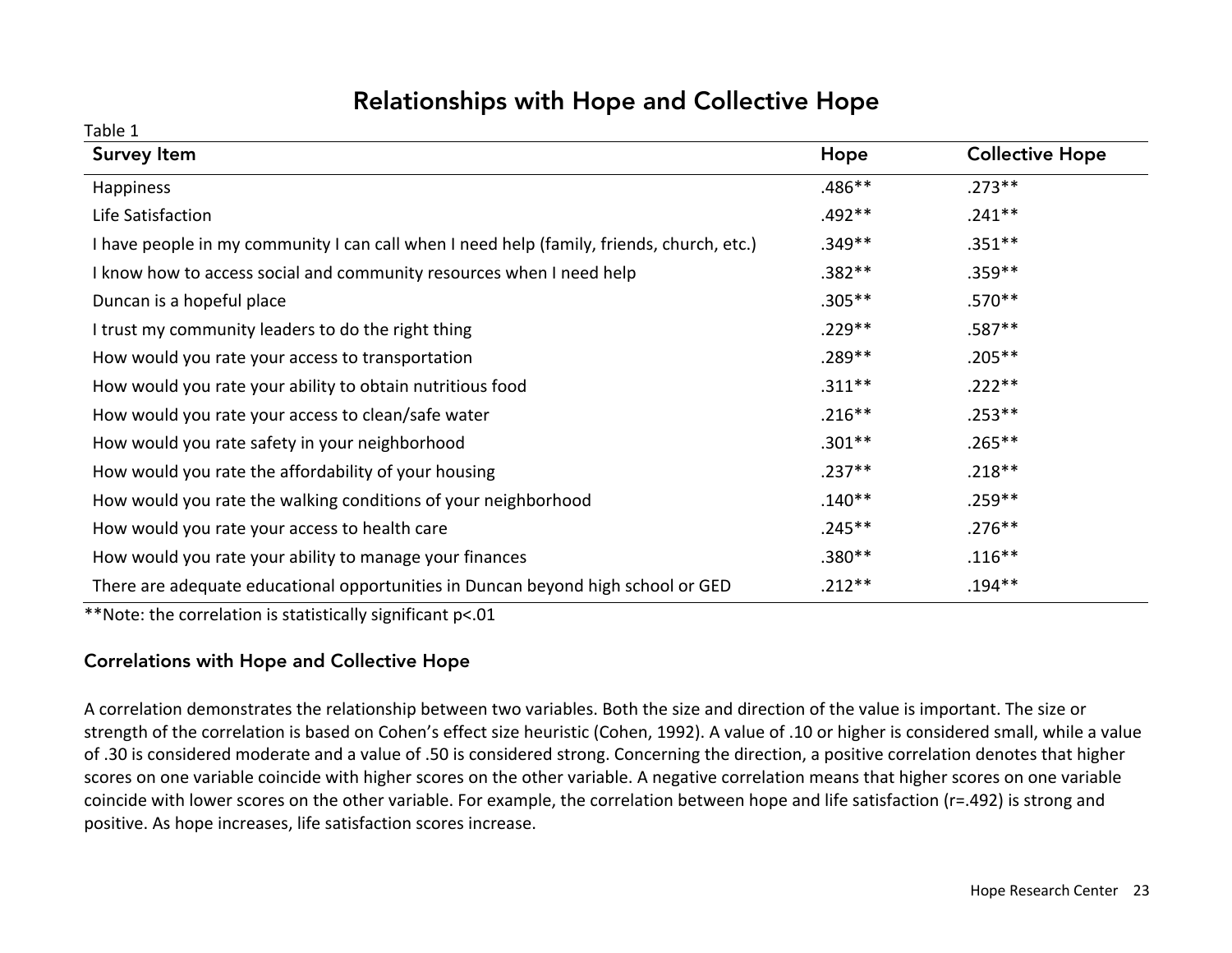### Average Scores by Gender

#### Table 2

|                                  | Female |      |       |       |          |
|----------------------------------|--------|------|-------|-------|----------|
|                                  | Avg.   | SD   | Avg.  | SD    | F        |
| Hope                             | 51.79  | 8.55 | 51.24 | 10.10 | 0.636    |
| Collective Hope                  | 26.07  | 6.14 | 25.71 | 6.22  | 0.583    |
| Happiness                        | 5.63   | 1.19 | 5.32  | 1.43  | **9.849  |
| Life Satisfaction                | 7.22   | 1.96 | 6.73  | 2.20  | **10.009 |
| Social support                   | 4.90   | 1.32 | 4.91  | 1.33  | 0.002    |
| Community resources              | 4.51   | 1.34 | 4.58  | 1.29  | 0.472    |
| Duncan is a hopeful place        | 4.36   | 1.23 | 4.32  | 1.22  | 0.270    |
| Trust in community leaders       | 4.08   | 1.33 | 4.02  | 1.38  | 0.373    |
| Access to transportation         | 3.22   | 0.93 | 3.17  | 0.89  | 0.618    |
| Access to nutritious food        | 3.22   | 0.84 | 3.20  | 0.82  | 0.044    |
| Access to clean/safe water       | 3.06   | 0.95 | 3.13  | 0.93  | 1.042    |
| Neighborhood safety              | 3.10   | 0.76 | 3.20  | 0.79  | 2.651    |
| Housing affordability            | 3.08   | 0.78 | 3.06  | 0.78  | 0.061    |
| Neighborhood walking conditions  | 2.75   | 0.97 | 2.90  | 0.96  | $*4.203$ |
| Access to health care            | 3.09   | 0.85 | 3.13  | 0.87  | 0.388    |
| Ability to manage your finances  | 3.09   | 0.76 | 3.05  | 0.77  | 0.603    |
| <b>Educational opportunities</b> | 2.90   | 0.82 | 2.93  | 0.78  | 0.024    |

Note: Female N=629, Male N=242

A series of Analysis of Variance models were computed to examine differences in average scores between groups. The F-value denotes if statistical significance was found. Findings with an asterisk indicate statistical significance (\*\*p<.001; \*p<.05). Regarding gender, the only findings that were statistically significant were life satisfaction and social support. Females have higher life satisfaction and social support compared to Males. Hope and Collective Hope did not differ based on gender.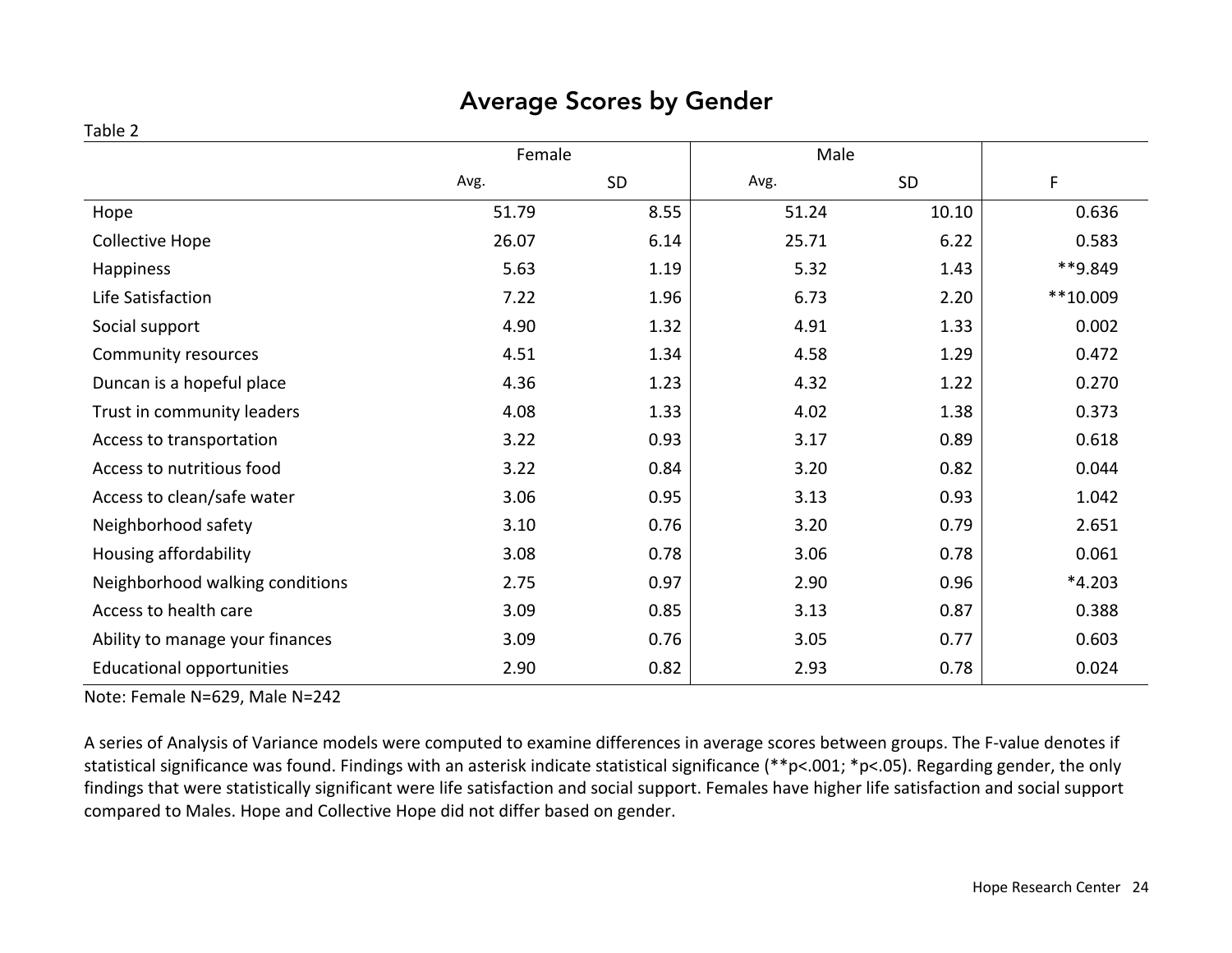#### Average Scores by Age

#### Table 3

|                                  | Under 18<br>18-24 |           |       | 25-34 |       | 35-44 |       | 45-54 |       | 55-64 |       | 65-74 |       | $75+$ |       |       |           |
|----------------------------------|-------------------|-----------|-------|-------|-------|-------|-------|-------|-------|-------|-------|-------|-------|-------|-------|-------|-----------|
|                                  | Avg.              | <b>SD</b> | Avg.  | SD    | Avg.  | SD    | Avg.  | SD    | Avg.  | SD    | Avg.  | SD    | Avg.  | SD    | Avg.  | SD    | F         |
| Hope                             | 47.46             | 8.40      | 50.16 | 8.90  | 52.33 | 6.95  | 53.72 | 8.35  | 52.82 | 8.27  | 52.94 | 8.79  | 52.22 | 10.23 | 51.12 | 11.36 | $**7.971$ |
| Collective Hope                  | 26.24             | 5.69      | 23.52 | 6.81  | 26.30 | 5.63  | 25.11 | 7.04  | 25.40 | 5.78  | 26.56 | 6.11  | 26.19 | 6.72  | 26.91 | 5.71  | 1.667     |
| Happiness                        | 4.79              | 1.56      | 4.90  | 1.58  | 5.57  | 1.23  | 5.83  | 0.98  | 5.58  | 1.16  | 5.80  | 1.06  | 5.86  | 1.06  | 5.92  | 1.30  | **13.842  |
| Life Satisfaction                | 6.06              | 2.16      | 6.48  | 2.08  | 6.81  | 1.73  | 7.45  | 1.74  | 7.12  | 2.11  | 7.50  | 1.79  | 7.66  | 1.95  | 7.59  | 2.78  | $**10.52$ |
| Social support                   | 5.08              | 1.14      | 4.39  | 1.48  | 4.63  | 1.55  | 4.93  | 1.42  | 4.78  | 1.45  | 4.94  | 1.79  | 4.97  | 1.26  | 5.06  | 1.33  | 1.917     |
| Community resources              | 4.56              | 1.17      | 4.06  | 1.50  | 4.44  | 1.28  | 4.78  | 1.34  | 4.46  | 1.42  | 4.55  | 1.32  | 4.61  | 1.33  | 4.46  | 1.67  | 1.521     |
| Duncan is a hopeful place        | 4.30              | 1.19      | 3.84  | 1.44  | 4.42  | 1.25  | 4.36  | 1.35  | 4.17  | 1.22  | 4.33  | 1.25  | 4.67  | 1.02  | 4.57  | 1.28  | $**2.415$ |
| Trust community leaders          | 4.31              | 1.29      | 3.55  | 1.52  | 3.84  | 1.33  | 3.88  | 1.57  | 3.83  | 1.29  | 4.06  | 1.34  | 4.32  | 1.19  | 4.49  | 1.20  | **3.791   |
| Access to transportation         | 2.96              | 0.89      | 2.93  | 1.02  | 3.25  | 0.94  | 3.24  | 1.01  | 3.35  | 0.88  | 3.24  | 0.93  | 3.24  | 0.87  | 3.32  | 0.85  | **2.914   |
| Access to nutritious food        | 3.04              | 0.76      | 2.97  | 0.91  | 2.99  | 0.91  | 3.15  | 0.98  | 3.32  | 0.90  | 3.31  | 0.75  | 3.44  | 0.63  | 3.24  | 0.80  | $**4.167$ |
| Access to clean/safe water       | 3.13              | 0.98      | 2.84  | 0.90  | 2.92  | 0.94  | 3.07  | 1.05  | 3.06  | 1.00  | 3.12  | 0.82  | 3.08  | 0.94  | 3.11  | 0.89  | 0.731     |
| Neighborhood safety              | 3.02              | 0.82      | 2.68  | 0.91  | 3.06  | 0.83  | 3.28  | 0.75  | 3.13  | 0.72  | 3.20  | 0.74  | 3.20  | 0.67  | 3.14  | 0.67  | **3.297   |
| Housing affordability            | 3.06              | 0.77      | 2.81  | 0.75  | 2.87  | 0.93  | 3.01  | 0.88  | 3.07  | 0.77  | 3.14  | 0.74  | 3.26  | 0.63  | 3.11  | 0.84  | $*2.314$  |
| Neighborhood walkability         | 2.95              | 0.90      | 2.48  | 0.93  | 2.52  | 0.97  | 2.73  | 1.05  | 2.68  | 1.02  | 2.84  | 0.95  | 2.94  | 0.87  | 2.73  | 0.93  | $*2.81$   |
| Access to health care            | 3.16              | 0.84      | 2.87  | 0.99  | 2.67  | 0.96  | 3.03  | 0.93  | 3.15  | 0.80  | 3.10  | 0.87  | 3.31  | 0.68  | 3.16  | 0.69  | **4.438   |
| Ability to manage finances       | 2.80              | 0.79      | 3.10  | 0.70  | 2.81  | 0.80  | 3.17  | 0.76  | 3.12  | 0.73  | 3.13  | 0.74  | 3.36  | 0.66  | 3.41  | 0.69  | **8.366   |
| <b>Educational opportunities</b> | 2.86              | 0.88      | 3.00  | 0.82  | 2.81  | 0.77  | 2.96  | 0.80  | 2.91  | 0.80  | 2.98  | 0.75  | 2.94  | 0.76  | 2.58  | 0.97  | 1.461     |

Note: Under 18 N=178, 18-24 N=31, 25-34 N=79, 35-44 N=131, 45-54 N=147, 55-64 N=174, 65-74 N=99, 75+ N=37

A series of Analysis of Variance models were computed to examine differences in average scores between groups. The F-value denotes if statistical significance was found. Findings with an asterisk indicate statistical significance (\*\*p<.001; \*p<.05). Regarding age, several findings were statistically significant. For example, hope scores for individuals under 18 years old and between the ages of 25 and 34 have lower hope than the remaining age groups.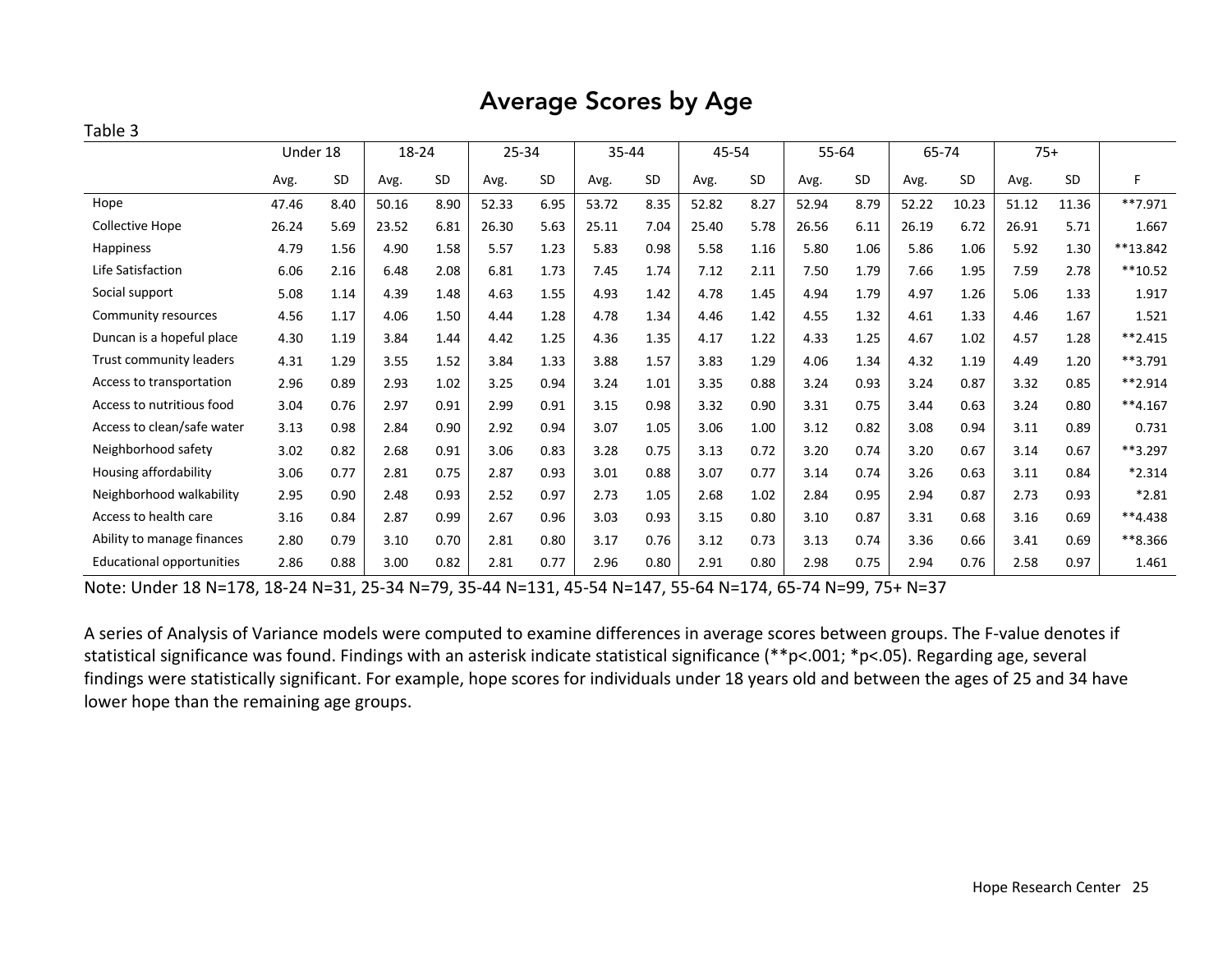### Average Scores by Education

#### Table 4

|                                  | Less than HS |      | HS/GED |      | Tech School |      | Some College |           | College |      | Post Grad |      |            |
|----------------------------------|--------------|------|--------|------|-------------|------|--------------|-----------|---------|------|-----------|------|------------|
|                                  | Avg.         | SD   | Avg.   | SD   | Avg.        | SD   | Avg.         | <b>SD</b> | Avg.    | SD   | Avg.      | SD   | F          |
| Hope                             | 46.52        | 9.34 | 50.15  | 9.59 | 51.93       | 7.55 | 52.38        | 8.97      | 53.44   | 7.95 | 56.00     | 6.35 | **20.542   |
| <b>Collective Hope</b>           | 26.14        | 5.98 | 26.83  | 6.35 | 24.98       | 6.09 | 25.78        | 6.54      | 25.72   | 5.82 | 25.78     | 5.99 | 1.172      |
| Happiness                        | 4.71         | 1.70 | 5.64   | 1.25 | 5.57        | 1.21 | 5.76         | 1.00      | 5.70    | 1.05 | 5.81      | 1.07 | **15.899   |
| Life Satisfaction                | 5.97         | 2.34 | 7.01   | 2.17 | 6.95        | 1.80 | 7.18         | 1.98      | 7.47    | 1.67 | 7.69      | 1.81 | **13.485   |
| Social support                   | 4.76         | 1.41 | 4.86   | 1.37 | 4.52        | 1.26 | 4.92         | 1.27      | 4.93    | 1.37 | 5.25      | 1.11 | $**3.275$  |
| Community resources              | 4.31         | 1.41 | 4.63   | 1.26 | 4.12        | 1.39 | 4.47         | 1.35      | 4.54    | 1.30 | 4.94      | 1.13 | **4.992    |
| Duncan is a hopeful place        | 4.26         | 1.25 | 4.47   | 1.22 | 4.08        | 1.27 | 4.36         | 1.25      | 4.32    | 1.27 | 4.40      | 1.17 | 1.141      |
| Trust community leaders          | 4.25         | 1.37 | 4.22   | 1.38 | 3.79        | 1.34 | 3.89         | 1.38      | 3.99    | 1.24 | 4.05      | 1.39 | 2.149      |
| Access to transportation         | 2.84         | 0.92 | 3.24   | 0.86 | 3.11        | 0.89 | 3.20         | 0.98      | 3.29    | 0.92 | 3.46      | 0.86 | **7.469    |
| Access to nutritious food        | 2.93         | 0.82 | 3.21   | 0.80 | 3.08        | 0.82 | 3.20         | 0.87      | 3.33    | 0.82 | 3.38      | 0.85 | **5.558    |
| Access to clean/safe water       | 3.04         | 1.02 | 2.98   | 0.94 | 2.84        | 1.00 | 2.98         | 0.99      | 3.20    | 0.89 | 3.27      | 0.86 | **3.322    |
| Neighborhood safety              | 2.93         | 0.85 | 3.02   | 0.85 | 3.07        | 0.69 | 3.11         | 0.73      | 3.23    | 0.66 | 3.42      | 0.65 | $**7.611$  |
| Housing affordability            | 2.99         | 0.86 | 3.04   | 0.72 | 3.05        | 0.90 | 2.96         | 0.82      | 3.07    | 0.75 | 3.34      | 0.70 | $**4.09$   |
| Neighborhood walkability         | 2.89         | 0.97 | 2.81   | 0.89 | 2.67        | 0.89 | 2.70         | 1.05      | 2.76    | 0.97 | 2.85      | 0.98 | 0.885      |
| Access to health care            | 3.03         | 0.95 | 3.10   | 0.81 | 2.90        | 0.97 | 3.02         | 0.86      | 3.10    | 0.83 | 3.28      | 0.80 | $*2.248$   |
| Ability to manage finances       | 2.80         | 0.82 | 3.05   | 0.73 | 2.95        | 0.88 | 3.09         | 0.74      | 3.19    | 0.67 | 3.33      | 0.70 | **8.592    |
| <b>Educational opportunities</b> | 2.72         | 0.94 | 2.90   | 0.72 | 2.94        | 0.70 | 2.85         | 0.79      | 3.04    | 0.77 | 3.01      | 0.85 | $***3.152$ |

Note: Less than HS N=148, HS/GED N=192, Technical School N=62, Some College N=151, College Graduate N=194, Post Graduate N=133

A series of Analysis of Variance models were computed to examine differences in average scores between groups. The F-value denotes if statistical significance was found. Findings with an asterisk indicate statistical significance (\*\*p<.001; \*p<.05). Regarding education, several findings were statistically significant. For example, hope scores differ based on level of education.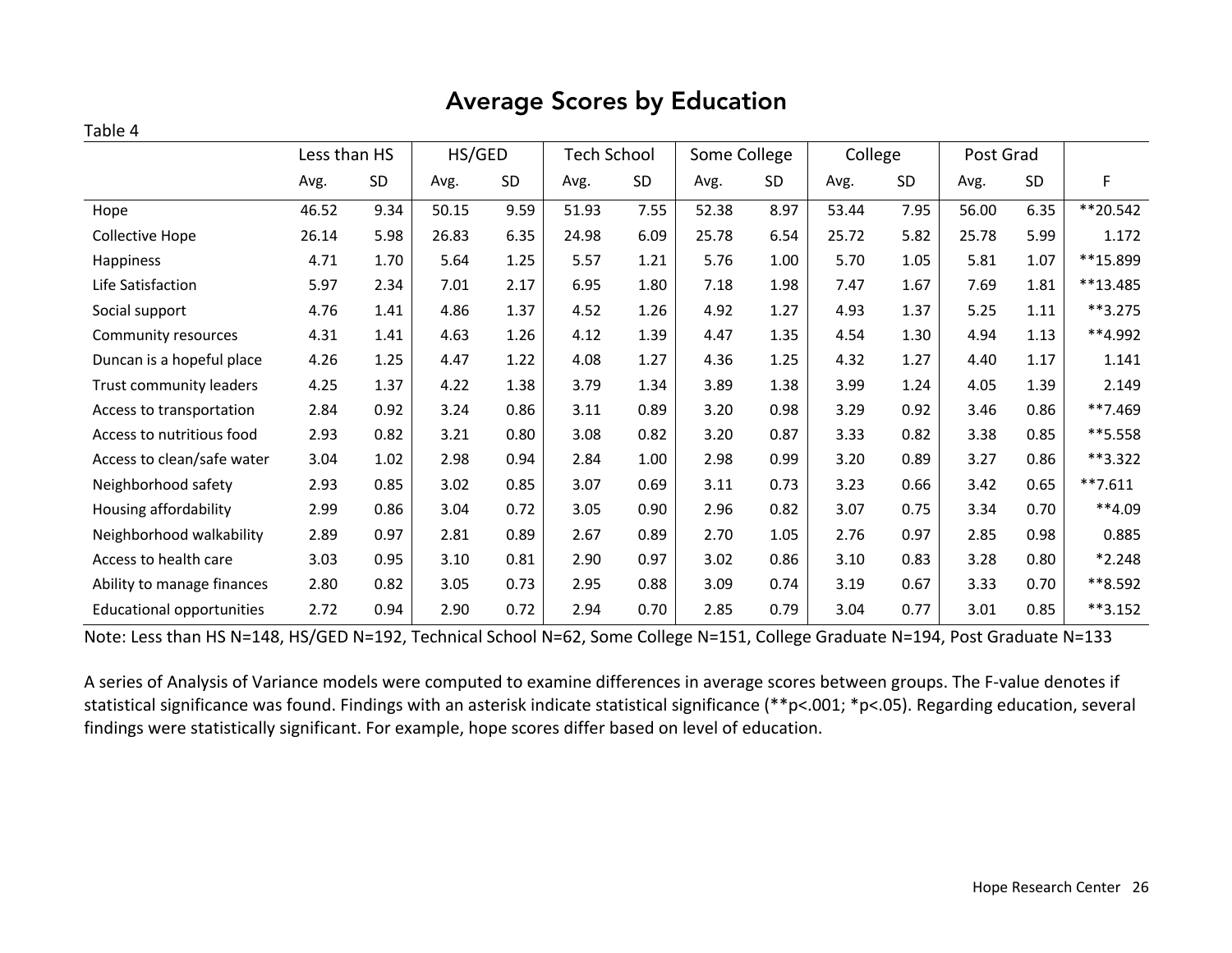#### Average Scores by Income

#### Table 5

|                                  | Less than<br>\$20,000 |       | \$20,000 to<br>\$34,999 |           | \$35,000 to<br>\$49,999 |           | \$50,000 to<br>\$74,999 |      | \$75,000 to<br>\$99,999 |      | Over<br>\$100,000 |           |            |
|----------------------------------|-----------------------|-------|-------------------------|-----------|-------------------------|-----------|-------------------------|------|-------------------------|------|-------------------|-----------|------------|
|                                  | Avg.                  | SD    | Avg.                    | <b>SD</b> | Avg.                    | <b>SD</b> | Avg.                    | SD   | Avg.                    | SD   | Avg.              | <b>SD</b> | F          |
| Hope                             | 46.82                 | 11.23 | 50.20                   | 8.52      | 50.69                   | 8.31      | 53.20                   | 7.01 | 54.26                   | 7.07 | 55.06             | 7.63      | $**20.111$ |
| Collective Hope                  | 25.56                 | 7.13  | 26.87                   | 5.98      | 25.10                   | 6.12      | 25.89                   | 6.12 | 26.15                   | 6.04 | 26.23             | 5.53      | 1.194      |
| Happiness                        | 5.30                  | 1.54  | 5.40                    | 1.39      | 5.31                    | 1.33      | 5.66                    | 1.17 | 5.73                    | 1.11 | 5.79              | 1.00      | $**4.18$   |
| Life Satisfaction                | 6.36                  | 2.28  | 6.46                    | 2.05      | 6.60                    | 2.04      | 7.34                    | 1.91 | 7.49                    | 1.78 | 8.03              | 1.60      | **18.332   |
| Social support                   | 4.43                  | 1.53  | 4.90                    | 1.21      | 4.71                    | 1.29      | 5.06                    | 1.25 | 5.06                    | 1.31 | 5.30              | 1.06      | **9.26     |
| Community resources              | 4.18                  | 1.47  | 4.59                    | 1.31      | 4.45                    | 1.23      | 4.67                    | 1.34 | 4.66                    | 1.17 | 4.79              | 1.22      | $**4.468$  |
| Duncan is a hopeful place        | 4.25                  | 1.39  | 4.48                    | 1.15      | 4.16                    | 1.23      | 4.41                    | 1.21 | 4.48                    | 1.20 | 4.39              | 1.20      | 1.455      |
| Trust community leaders          | 4.05                  | 1.47  | 4.24                    | 1.34      | 3.79                    | 1.46      | 4.00                    | 1.28 | 4.13                    | 1.33 | 4.14              | 1.28      | 1.625      |
| Access to transportation         | 2.98                  | 0.88  | 3.10                    | 0.90      | 3.09                    | 0.97      | 3.18                    | 1.01 | 3.41                    | 0.86 | 3.48              | 0.82      | $**7.316$  |
| Access to nutritious food        | 2.96                  | 0.83  | 3.09                    | 0.84      | 3.04                    | 0.89      | 3.26                    | 0.84 | 3.47                    | 0.77 | 3.45              | 0.76      | **9.788    |
| Access to clean/safe water       | 2.82                  | 0.99  | 2.92                    | 0.94      | 3.07                    | 0.95      | 3.08                    | 0.98 | 3.18                    | 0.93 | 3.33              | 0.85      | $**6.102$  |
| Neighborhood safety              | 2.90                  | 0.81  | 3.03                    | 0.78      | 3.02                    | 0.72      | 3.21                    | 0.76 | 3.24                    | 0.71 | 3.39              | 0.67      | **9.519    |
| Housing affordability            | 2.96                  | 0.84  | 2.95                    | 0.73      | 2.90                    | 0.82      | 3.15                    | 0.76 | 3.16                    | 0.79 | 3.27              | 0.72      | **5.197    |
| Neighborhood walkability         | 2.75                  | 0.92  | 2.85                    | 0.86      | 2.66                    | 1.03      | 2.71                    | 0.99 | 2.80                    | 0.96 | 2.95              | 1.00      | 1.810      |
| Access to health care            | 2.87                  | 0.98  | 2.85                    | 0.88      | 2.98                    | 0.89      | 3.13                    | 0.79 | 3.28                    | 0.75 | 3.41              | 0.68      | **11.298   |
| Ability to manage finances       | 2.86                  | 0.88  | 2.89                    | 0.75      | 2.91                    | 0.64      | 3.14                    | 0.72 | 3.25                    | 0.69 | 3.41              | 0.65      | $**14.62$  |
| <b>Educational opportunities</b> | 2.71                  | 0.81  | 2.89                    | 0.71      | 2.92                    | 0.79      | 2.88                    | 0.88 | 2.98                    | 0.87 | 3.12              | 0.71      | $**4.833$  |

Note: Less than \$20,000 N=171, \$20,000 to \$34,999 N=125, \$35,000 to \$49,999 N=122, \$50,000 to \$74,999 N=143, \$75,000 to \$99,999 N=109, Over \$100,000 N=175

A series of Analysis of Variance models were computed to examine differences in average scores between groups. The F-value denotes if statistical significance was found. Findings with an asterisk indicate statistical significance (\*\*p<.001; \*p<.05). Regarding income, several findings were statistically significant. For example, hope scores differ based on income with individuals who have a lower income having lower hope than those with higher income.